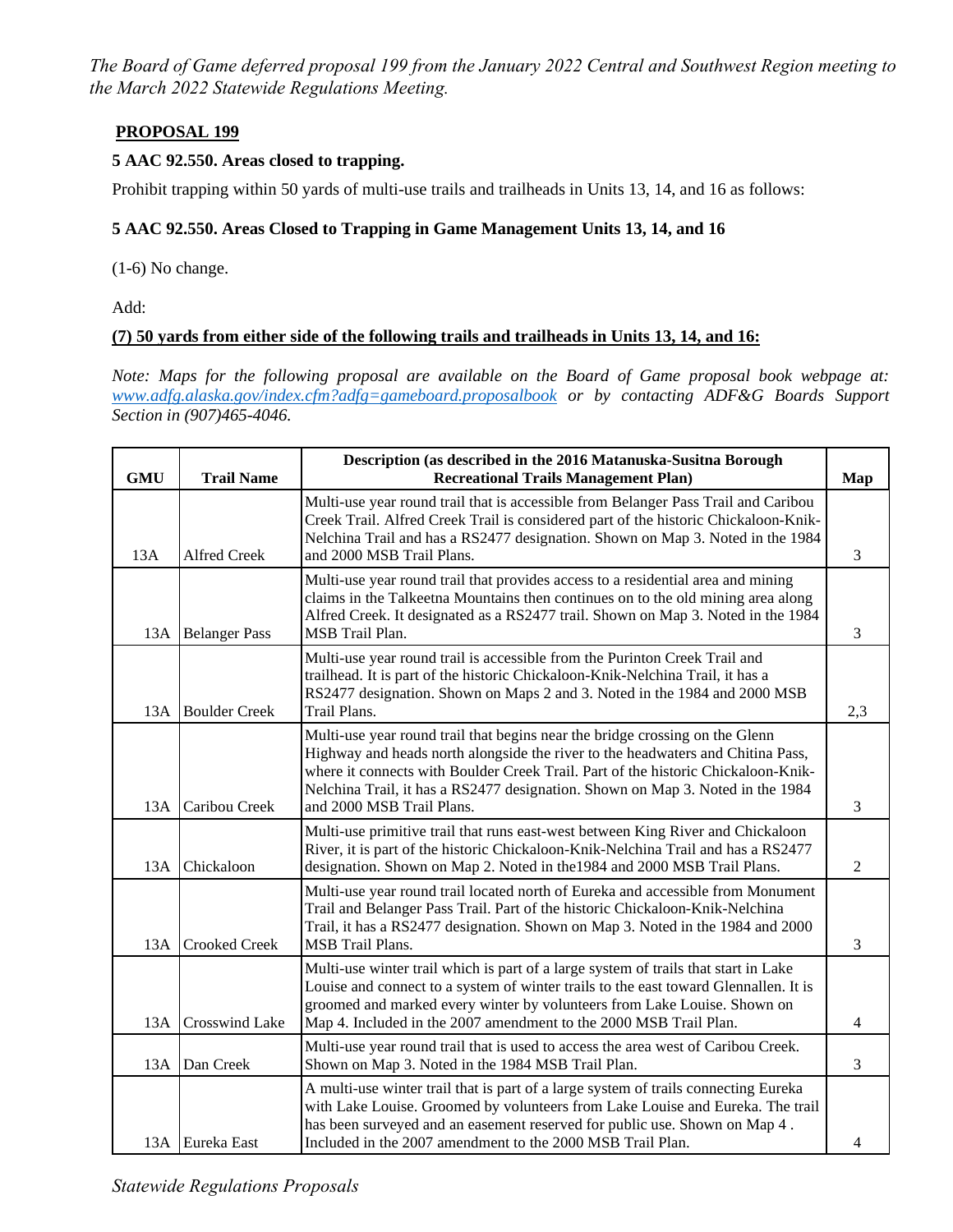| 13A | Eureka West                           | Multi-use winter trail which is part of a large system of trails connecting Eureka<br>with Lake Louise. It is groomed by volunteers from Lake Louise and Eureka and<br>well marked for winter travel. The trail has been surveyed and a public recreation<br>trail easement reserved. Shown on Maps 3 and 4. Included in the 2007 amendment<br>to the 2000 MSB Trail Plan.       | 3,4  |
|-----|---------------------------------------|----------------------------------------------------------------------------------------------------------------------------------------------------------------------------------------------------------------------------------------------------------------------------------------------------------------------------------------------------------------------------------|------|
| 13A | Gunsight<br>Mountain (Squaw<br>Creek) | Multi-use year round trail that begins south of Gunsight Mountain from a new<br>trailhead facility on the Glenn Highway and heads north along the base of the<br>mountain toward the Squaw Creek where it eventually connects to the Squaw<br>Creek Trail (part of the Chickalon-Nelchina-Trail). Shown on Map 3. Noted in the<br>1984 MSB Trail Plan.                           | 3    |
| 13A | Hicks Creek (aka<br>Pinochle)         | Multi-use year round trail that begins on the Glenn Highway (a few miles east of<br>HicksCreek crossing) and heads north toward the headwaters of Hicks Creek. It<br>provides access to the Chickaloon-Knik-Nelchina Trail. It has a RS2477 trail<br>designation. Shown on Map 3. Noted in the 1984 and 2000 MSB Trail Plans.                                                    | 3    |
| 13A | <b>Index Lake</b>                     | Hiking trail north of the Glenn Highway to Index Lake, near Victory. It has a<br>RS2477 trail designation. Shown on Map 3. Noted in the 1984 MSB Trail Plan.                                                                                                                                                                                                                     | 3    |
| 13A | Jackass Canyon                        | A year round hiking trail alongside Jackass Creek from Glenn Highway to<br>Matanuska River. Shown on Map 3. Noted in the 1984 MSB Trail Plan.                                                                                                                                                                                                                                    | 3    |
| 13A | Jan Lake Loop                         | A multi-use winter trail that is part of a large system of trails east of Lake Louise.<br>The trail has been surveyed and an easement reserved for public use. Shown on<br>Map 4. Included in the 2007 amendment to the 2000 MSB Trail Plan.                                                                                                                                     | 4    |
| 13A | John Lake<br>(Eureka area)            | A multi-use winter trail that is part of a large system of trails starting at Lake<br>Louise. Groomed by volunteers from Lake Louise. It heads south from Lake<br>Louise to John Lake and onto Eureka and the Glenn Highway. Shown on Maps 3<br>and 4. Included in the 2007 amendment to the 2000 MSB Trail Plan.                                                                | 3,4  |
| 13A | Lake Louise -<br>Mendeltna            | A multi-use winter trail that is part of a large system of trails starting at Lake<br>Louise. Groomed by volunteers from Lake Louise. It heads south from Lake<br>Louise to the Mendeltna area on the Glenn Highway. Shown on Map 4. Included<br>in the 2007 amendment to the 2000 MSB Trail Plan.                                                                               | 4    |
| 13A | Little Nelchina<br>River              | Multi-use year round trail that is accessible from the Nelchina Town Trail. It is a<br>primitive route that follows the Little Nelchina River west from the Nelchina<br>Town Trail toward the headwaters of the Little Nelchina River. Shown on Maps<br>3and 4. Noted in the 1984 MSB Trail Plan.                                                                                | 3, 4 |
|     | 13A Monument                          | Multi-use year round trail that begins where Crooked Creek and Alfred Creek<br>Trails merge, then eventually turns into the Nelchina Town Trail. Shown on Map<br>3. Noted in the 1984 MSB Trail Plan.                                                                                                                                                                            | 3    |
| 13A | Moore Lake                            | Multi-use winter trail which is part of a large system of trails connecting Eureka<br>with Lake Louise. It is groomed by volunteers from Lake Louise and Eureka, and<br>is well marked for winter travel. Shown on Map 4. Included in the 2007<br>amendment to the 2000 MSB Trail Plan.                                                                                          | 4    |
| 13A | Nelchina Town                         | Multi-use year round trail is accessible from the Old Man Creek Trail and also<br>connects to Monument. It is part of the historic Chickaloon-Knik-Nelchina Trail.<br>Shown on Maps 3 and 4. Noted in the 1984 MSB Trail Plan                                                                                                                                                    | 3, 4 |
| 13A | North-South<br>Seismic                | A multi-use winter trail which is part of a large system of trails starting at Lake<br>Louise. Groomed by volunteers from Lake Louise, it connects to a system of<br>winter trails to the east toward Glennallen. This trail has been surveyed and a<br>public recreation trail easement reserved. Shown on Map 4. Included in the 2007<br>amendment to the 2000 MSB Trail Plan. | 4    |
| 13A | Old Man Creek                         | Multi-use year round trail that provides access to Monument and Nelchina Town<br>Trails. This trail is a well established, heavily used trail and is part of the historic<br>mining routes connecting to the Chickaloon-Knik-Nelchina Trail. It has a RS2477<br>trail designation. Shown on Maps 3 and 4. Noted in the 1984 and 2000 MSB Trail<br>Plans                          | 3, 4 |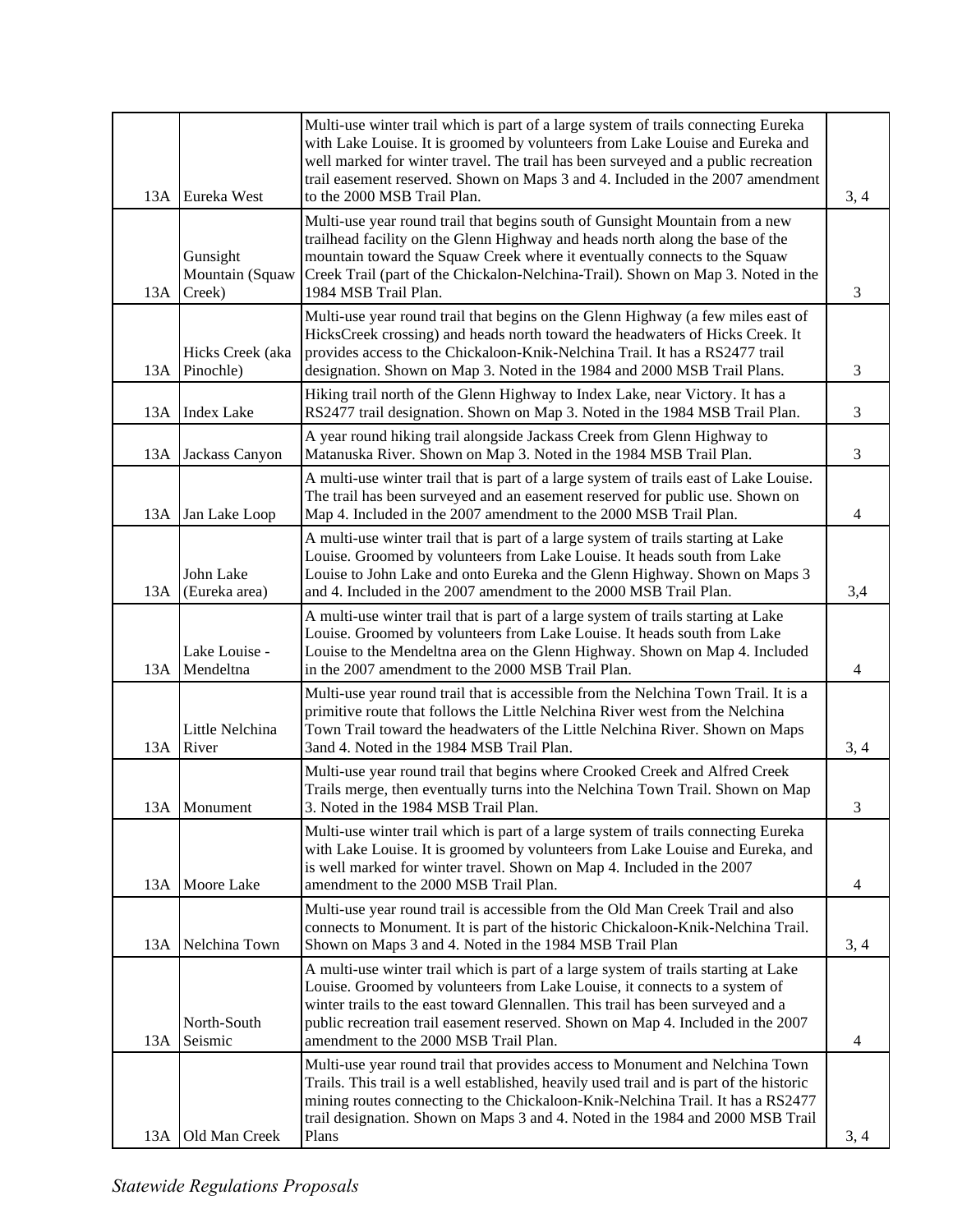|      |                       | Multi-use year round trail that heads north from the Glenn Highway then west to                                                                                       |           |
|------|-----------------------|-----------------------------------------------------------------------------------------------------------------------------------------------------------------------|-----------|
|      |                       | Boulder Creek where it connects to the Boulder Creek Trail. It has a RS2477                                                                                           |           |
|      |                       | designation. Shown on Maps 2 and 3. Noted in the 1984 and 2000 MSB Trail                                                                                              |           |
| 13A  | <b>Purinton Creek</b> | Plans.                                                                                                                                                                | 2, 3      |
|      |                       | Sheep Mountain Trail System is a well-established trail system along the Glenn                                                                                        |           |
|      |                       | Highway on the south side of Sheep Mountain. This year-round trail is used by                                                                                         |           |
|      |                       | diverse groups including hikers, berry pickers, mountain bikers and hunters in the<br>summer months and by dog mushers, skiers and snowshoers in the winter months.   |           |
|      | Sheep Mountain        | The Sheep Mountain 150 dog mushing race uses a portion of this trail system.                                                                                          |           |
| 13A  | <b>Trail System</b>   | Much of the trail system is located on state lands.                                                                                                                   | <b>NA</b> |
|      |                       | Multi-use year round trail is accessible from the Caribou Creek Trail and Gunsight                                                                                    |           |
|      |                       | Mountain Trail. Part of the historic Chickaloon-Knik-Nelchina Trail, it has a                                                                                         |           |
| 13A  |                       | RS2477 designation. Shown on Map 3. Noted in the 1984 and 2000 MSB Trail<br>Plans.                                                                                    | 3         |
|      | <b>Squaw Creek</b>    |                                                                                                                                                                       |           |
|      |                       | Multi-use year round trail that runs east from Belanger Pass Trail to the Start Up<br>Lakes and east to the Eureka area. It has a RS2477 trail designation. Shown on  |           |
| 13A  | <b>Startup Lakes</b>  | Map 3. Noted in the 1984 MSB Trail Plan.                                                                                                                              | 3         |
|      |                       | Multi-use trail that accommodates year round use with trailhead parking on the                                                                                        |           |
|      |                       | Glenn Highway. The trail provides access to the Squaw Creek Trail, just east of                                                                                       |           |
|      | <b>Tahneta Pass</b>   | Gunsight Mountain. It has a RS2477 trail designation. Shown on Map 3. Noted in<br>the 1984 MSB Trail Plan.                                                            |           |
| 13A  |                       |                                                                                                                                                                       | 3         |
|      |                       | A multi-use winter trail that is part of a large system of trails starting at Lake<br>Louise. Groomed by volunteers from Lake Louise. It also connects to a system of |           |
|      |                       | winter trails to the east toward Glennallen. Shown on Map 4. Included in the 2007                                                                                     |           |
| 13A  | Tolsona               | amendment to the 2000 MSB Trail Plan.                                                                                                                                 | 4         |
|      |                       | Multi-use year round trail that is accessible from the Nelchina Town Trail. It is a                                                                                   |           |
|      |                       | primitive route that follows Tyone Creek west from the Nelchina Town Trail                                                                                            |           |
| 13A  | <b>Tyone Creek</b>    | toward the headwaters of Tyone Creek. Shown on Map 4. Noted in the 1984 MSB<br>Trail Plan.                                                                            | 4         |
|      | Weiner Lake-          | A year round hiking trail just north of the Glenn Highway and Weiner Lake.                                                                                            |           |
| 13A  | Meadow Creek          | Shown on Map 2. Noted in the 1984 MSB Trail Plan.                                                                                                                     | 2         |
|      |                       | Multi-use year round primitive trail that follows the Chickaloon River along the                                                                                      |           |
|      |                       | west side from the old town site of Chickaloon to the headwaters. It is a very                                                                                        |           |
| 13A, |                       | primitive route, but it is possible to travel over the pass at the headwaters and drop<br>down to the headwaters of the Talkeetna River. This trail has a RS2477      |           |
| 14B  | Chickaloon River      | designation. Shown on Map 2. Noted in the 1984 and 2000 MSB Trail Plans.                                                                                              | 2         |
|      |                       | Multi-use year round trail that connects the Denali Highway with Valdez Creek                                                                                         |           |
|      |                       | Trail and McLaren River Trail. The area and trails are managed by BLM. Shown                                                                                          |           |
| 13B  | Clearwater Creek      | on Map 13. Noted in the 2000 MSB Trail Plan.                                                                                                                          | 13        |
|      |                       | A multi-use year round trail accessible from the Denali Highway. Shown on Map                                                                                         |           |
| 13B  | Hatchet Lake          | 13. Noted in the 1984 and 2000 MSB Trail Plans. Area and trail managed by BLM.                                                                                        | 13        |
|      |                       | Multi-use year round trail that runs north-south along the west side of the<br>McLaren River then heads west toward the Clearwater Mountains. The area and            |           |
| 13B  | McLaren River         | trail are managed by BLM. Shown on Map 13. Noted in the 2000 MSB Trail Plan.                                                                                          | 13        |
|      | Susitna River         | Multi-use year round trail accessible from the Denali Highway. Area and trail                                                                                         |           |
|      | (aka Susitna-         | managed by BLM. Shown on Map 13. Noted in the 1984 and 2000 MSB Trail                                                                                                 |           |
| 13B  | McLaren)              | Plans.                                                                                                                                                                | 13        |
|      |                       | Multi-use year round trail that begins at the end of Valdez Creek mining road                                                                                         |           |
|      |                       | heading east toward Clearwater Creek Trail and Clearwater Mountains. The trail<br>and area are managed by BLM. Shown on Map 13. Noted in the 2000 MSB Trail           |           |
|      | Valdez Creek          | Plan.                                                                                                                                                                 | 13        |
|      |                       | Multi-use year round trail that starts just east of the Susitna River crossing on the                                                                                 |           |
| 13B  | <b>Windy Creek</b>    | Denali Highway and runs east along the Windy Creek drainage, eventually                                                                                               | 13        |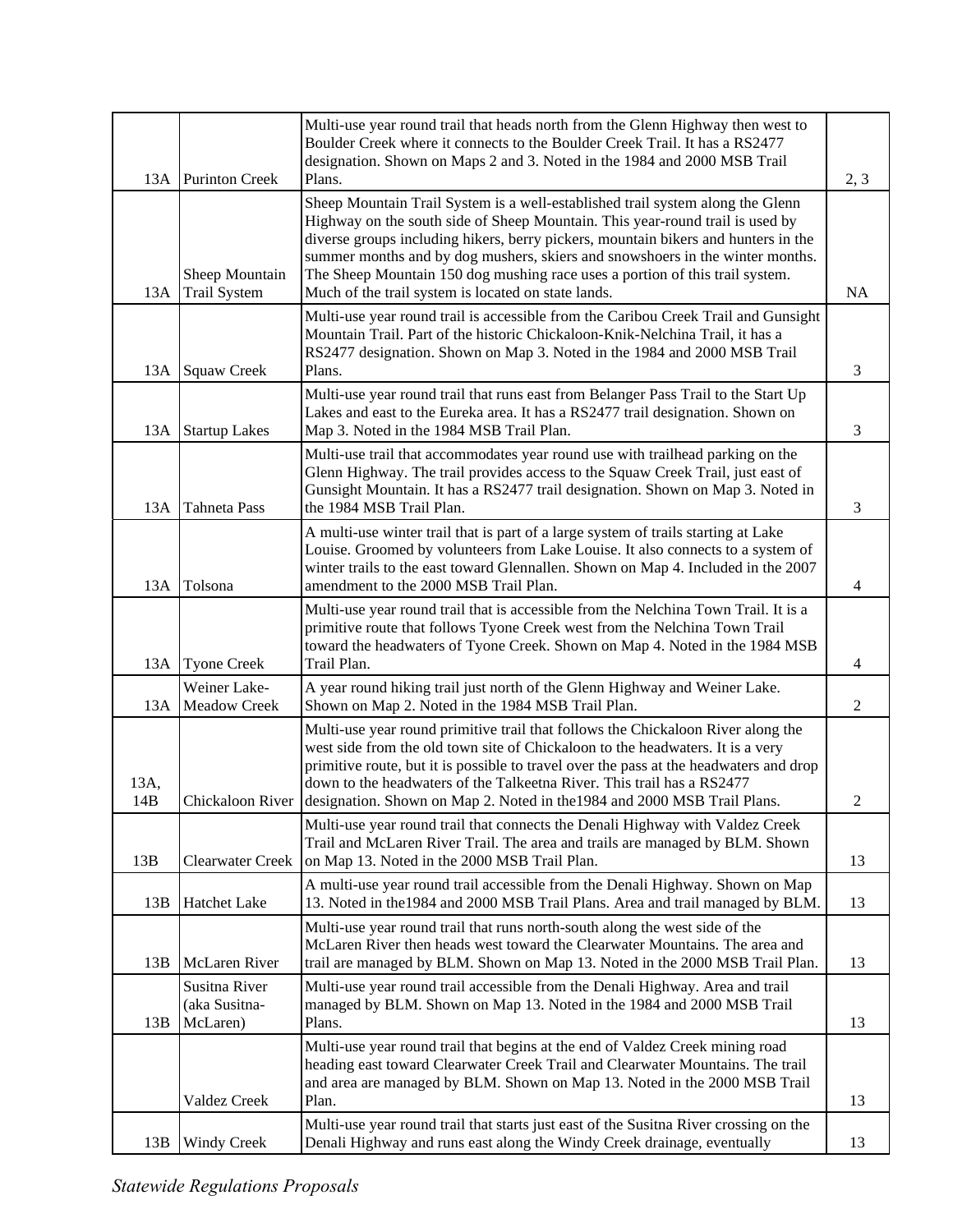|            |                                                      | connecting to Valdez Creek Trail. It has a RS2477 trail designation. The trail and<br>area are managed by BLM. Shown on Map 13. Noted in the 2000 MSB Trail Plan.                                                                                                                                                                                                                                                                                                                           |           |
|------------|------------------------------------------------------|---------------------------------------------------------------------------------------------------------------------------------------------------------------------------------------------------------------------------------------------------------------------------------------------------------------------------------------------------------------------------------------------------------------------------------------------------------------------------------------------|-----------|
| 13D        | <b>Blueberry Hill</b>                                | Multi-use year round trail is actually a road maintained by a private<br>communications company to access equipment located on a hill south of the Glenn<br>Highway. This road is used as a trail year round for hunting and fishing; and<br>provides access to the Goober Lake Trail and the Nelchina River Trail. Shown on<br>Map 3. Noted in the 1984 MSB Trail Plan.                                                                                                                    | 3         |
|            |                                                      | A year round hiking trail that leads south from the Glenn Highway to the canyon<br>walls above the Matanuska River. A small wayside on the southside of the<br>highway provides off highway parking. Shown on Map 3. Noted in the 1984 MSB                                                                                                                                                                                                                                                  |           |
| 13D<br>13D | Camp Creek<br>East Fork (of the<br>Matanuska River)  | Trail Plan.<br>Multi-use winter trail accessible from Goober Lake Trail up the East Fork<br>Matanuska River. Shown on Map 3. Noted in the 1984 MSB Trail Plan.                                                                                                                                                                                                                                                                                                                              | 3<br>3    |
| 13D        | Goober Lake                                          | Multi-use year round trail, primarily used in winter to access Nelchina River area<br>from the Glenn Highway. Shown on Map 3. Noted in the 1984 MSB Trail Plan.                                                                                                                                                                                                                                                                                                                             | 3         |
| 13D        | Majestic Valley<br>Ski Trails                        | Year-round multi-use, non-motorized trails crossing state and private land located<br>on the south side of the Glenn Hwy at about Mile 115. These trails receive light to<br>moderate use by skiers and snowshoers in the winter months and by hikers in the<br>summer months. One loop of ski trails mapped.                                                                                                                                                                               | <b>NA</b> |
| 13D        | Muddy Creek-<br>Tatondan                             | Multi-use winter trail that crosses the frozen Matanuska River (near Muddy<br>Creek) to Tatondan Lake. It has a RS2477 trail designation. Shown on Map 3.<br>Noted in the 1984 MSB Trail Plan.                                                                                                                                                                                                                                                                                              | 3         |
| 13D        | Nelchina River<br>(Eureka-<br>Nelchina-<br>Barnette) | Multi-use year round trail located south of the Glenn Highway and used to access<br>the Nelchina River and Glacier. It has a RS2477 trail designation. Shown on Map<br>3. Noted in the 1984 MSB Trail Plan.                                                                                                                                                                                                                                                                                 | 3         |
| 13D        | <b>Trail Lakes</b><br>(Eureka area)                  | Multi-use year round trail that provides access to small lakes south of the Glenn<br>Highway near MP 118. Shown on Map 3. Noted in the 1984 MSB Trail Plan.                                                                                                                                                                                                                                                                                                                                 | 3         |
| 13E        | <b>Butte Creek</b>                                   | Multi-use year round trail that starts west of the Susitna River Bridge on the<br>Denali Highway and heads southwest toward the headwaters of Butte Creek. The<br>trail and area are managed by BLM. Shown on Map 13. Noted in the 2000 MSB<br>Trail Plan.                                                                                                                                                                                                                                  | 13        |
| 13E        | Chase                                                | A multi-use trail located adjacent to the Alaska Railroad line north of Talkeenta<br>that provides an access route for Chase residents. It is also used by recreationalists.<br>Shown on Map 11. Noted in the 2000 MSB Trail Plan.                                                                                                                                                                                                                                                          | 11        |
| 13E        | McWilliams Gold<br>Creek                             | A multi-use trail with year round use, it is approximately 16 miles long and<br>accessible from the Alaska Railroad (mile 263) just north of the old town of Curry.<br>This trail is designated as a RS2477 route. Not mapped. Noted in the 2000 MSB<br>Trail Plan.                                                                                                                                                                                                                         | NA        |
| 14A        | 17 Mile Lake                                         | Multi-use year round trail located in the Matanuska Valley Moose Range and<br>accessible from Buffalo Mine Road or Jonesville Road. Shown on Maps 1, 2 and<br>5. Noted in both the 1984 and 2000 MSB Trail Plans                                                                                                                                                                                                                                                                            | 1,2,5     |
| 14A        | 3 Mile Lake                                          | Multi-use year round trail that begins just west of Knik Lake. It is believed to be<br>part of the Herning Trail (Knik-Talkeetna Mail Trail) that started in Knik and<br>headed north toward Big Lake and the Willow-Hatcher Pass area. Shown on Map<br>6. Noted in the 1984 MSB Trail Plan.                                                                                                                                                                                                | 6         |
| 14A        | 7 Mile Canoe<br>Trail                                | Non-motorized over-water summer route connecting Wasilla, Cottonwood, Mud<br>and Finger Lakes. Portages maintained by Matanuska-Susitna Borough Parks<br>Division. Put-in and parking available at Finger Lake State Recreation Area and<br>Wasilla Lake Park. State park use fee collected at Finger Lake and city fee at<br>Wasilla Lake. A recent development displaced one of the portages. Shown on Map<br>5. Noted in the 2000 MSB Trail Plan; and Hatcher Pass Management Area Plan. | 5         |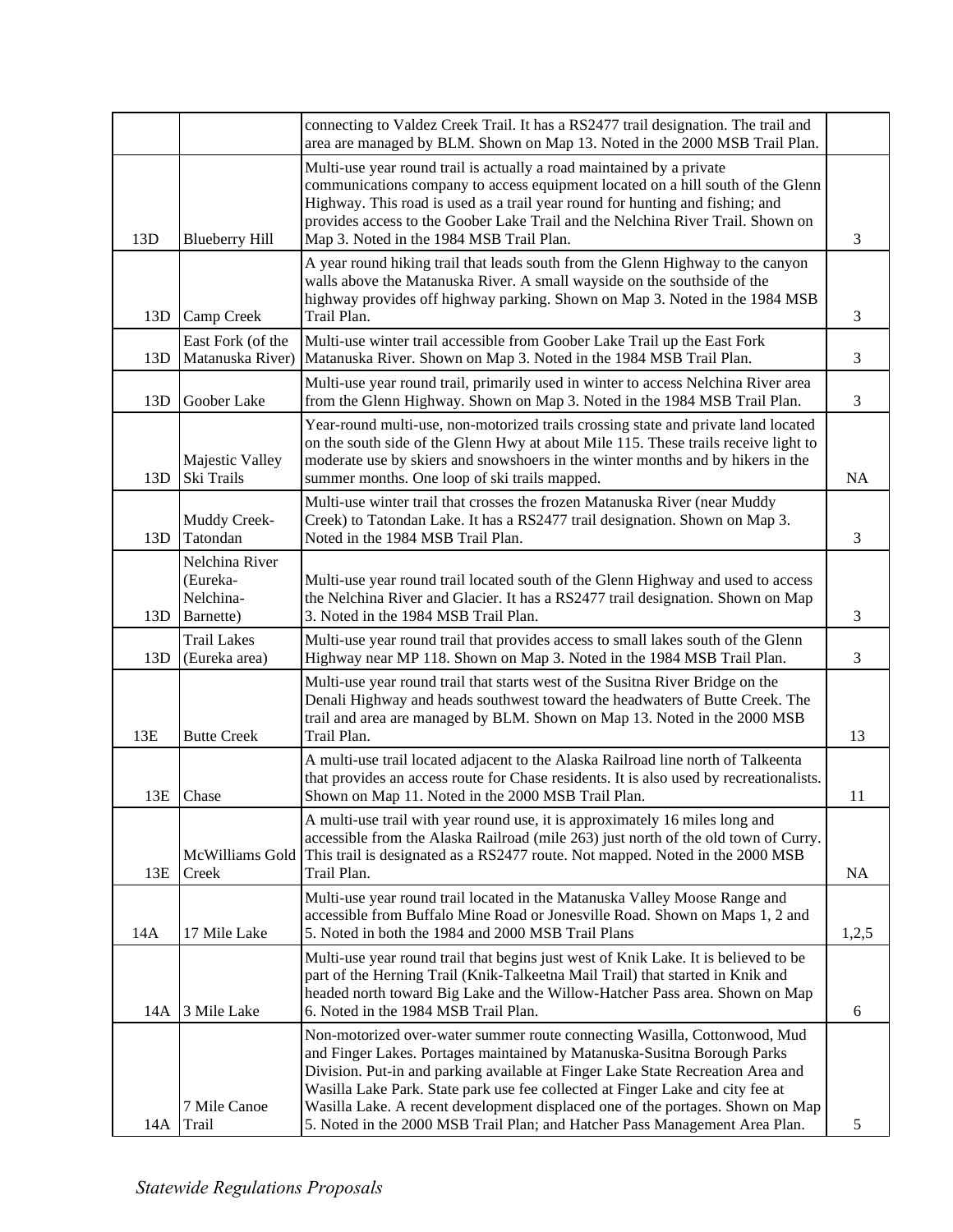| 14A | Almond Lake                                                                              | A multi-use winter trail accessed from Willow West Gateway Trailhead, or<br>Willow Community Center. Shown on Map 7. Included in the 2006 amendment to<br>the 2000 MSB Trail Plan.                                                                                                                                                                                                                                                                               | 7         |
|-----|------------------------------------------------------------------------------------------|------------------------------------------------------------------------------------------------------------------------------------------------------------------------------------------------------------------------------------------------------------------------------------------------------------------------------------------------------------------------------------------------------------------------------------------------------------------|-----------|
| 14A | Archangel                                                                                | Use varies - year round trail managed by Alaska State Parks for backcountry<br>access. Used for access to Reed Lake Trail and Fern Mine Trail. Shown on Maps 1<br>and 2. Noted in the 1984 MSB Trail Plan; and Hatcher Pass Management Area<br>Plan.                                                                                                                                                                                                             | 1, 2      |
| 14A | Aurora Sled Dog                                                                          | Non-motorized winter trail system for dog sled racing and training. Maintained<br>and managed by volunteers of the Aurora Dog Mushers Club. Trailhead parking<br>south of Big Lake Road on Aurora lease site. Shown on Map 6. Noted in the 1984<br>and 2000 Trail Plans.                                                                                                                                                                                         | 6         |
| 14A | <b>Bald Mountain</b>                                                                     | Multi-use year round trail, some of which lies within the Hatcher Pass<br>Management area. Shown on Map1. Noted in both the 1984 and 2000 MSB Trail<br>Plan; and Hatcher Pass Management Area Plan                                                                                                                                                                                                                                                               | 1         |
| 14A | <b>Baxter Mine</b>                                                                       | Multi-use year round trail located in the Matanuska Valley Moose Range and<br>accessible from Buffalo Mine Road or Jonesville Road. Shown on Maps 1, 2 and<br>5. Noted in the 1984 MSB Trail Plan                                                                                                                                                                                                                                                                | 1,2,5     |
| 14A | <b>Bench Lake</b>                                                                        | Multi-use year round trail which accesses Bench Lake from the town of Houston<br>or from the old landfill road northeast of the Parks Highway. Shown on Map 1.<br>Noted in the 1984 and 2000 MSB Trail Plans.                                                                                                                                                                                                                                                    | 1         |
| 14A | Big Lake $#5 -$<br>Iron Dog<br>Connector                                                 | Big Lake Trail #5 is a well-established trail along a seismic line located north of<br>Flat Lake. This year-round trail is used primarily in the winter by snowmobilers,<br>dog mushers, skiers and snowshoers, with portions of the trail seeing summer time<br>use by ATVs and hikers.                                                                                                                                                                         | <b>NA</b> |
| 14A | Big Lake Trail #1<br>– Klondike Inn<br>and Call of the<br>Wild Tract                     | This trail is a well-established trail along seismic lines on the north side of Big<br>Lake and loops up around the Horseshoe Lake area. This year-round trail is used<br>primarily in the winter by snowmobilers, dog mushers, skiers and snowshoers,<br>with portions of the trail seeing summer time use by ATVs and hikers.                                                                                                                                  |           |
| 14A | <b>Big Lake Trail</b><br>#10 - Cow Lake<br>and Nancy Lakes<br>Trail                      | A well-established trail located along a seismic line between Cow Lake and Manta<br>Lake to the northeast. This year-round trail is used primarily in the winter by<br>snowmobilers, dog mushers, skiers and snowshoers, with portions of the trail<br>seeing summer time use by ATVs and hikers. This trail is located entirely on<br>Mental Health Trust lands.                                                                                                | <b>NA</b> |
| 14A | <b>Big Lake Trail</b><br>$#14 -$ Purinton<br>Junction and<br>Susitna River<br>Loop Trail | A well-established trail located along seismic lines from Susitna Parkway<br>southwest to Flathorn Lake and then northwest to the Susitna River. This year<br>round trail is used primarily in the winter by snowmobilers, dog mushers, skiers<br>and snowshoers, with portions of the trail seeing summer time use by ATVs and<br>hikers. Segments of the trail in the Flathorn Lake area have public use easements<br>on state and borough lands (ADL 229108). | NA        |
| 14A | <b>Big Lake Trail</b><br>$#15 - Marion$<br>Lake Trail                                    | Big Lake Trail #15 is a well-established trail located along seismic lines south of<br>Marion Lake. This year-round trail is used primarily in the winter by<br>snowmobilers, dog mushers, skiers and snowshoers, with portions of the trail<br>seeing summer time use by ATVs and hikers. A portion of the trail exists on the<br>16 Mile trail easement. This trail is located primarily on state and borough lands.                                           | NA        |
| 14A | Big Lake Trail #2<br>- Beaver Lakes<br>and North Little<br>Su Trail                      | A well-established trail on the north side of Big Lake and runs through the Beaver<br>Lakes area. This year-round trail is used primarily in the winter by snowmobilers,<br>dog mushers, skiers and snowshoers, with portions of the trail seeing summer time<br>use by ATVs and hikers.                                                                                                                                                                         |           |
| 14A | Big Lake Trail #3<br>- Beaver Lakes<br>Loop Trail                                        | A well-established trail located north of Big Lake and south of the Little Susitna<br>River. This year-round trail is used primarily in the winter by snowmobilers, dog<br>mushers, skiers and snowshoers, with portions of the trail seeing summer time use<br>by ATVs and hikers.                                                                                                                                                                              |           |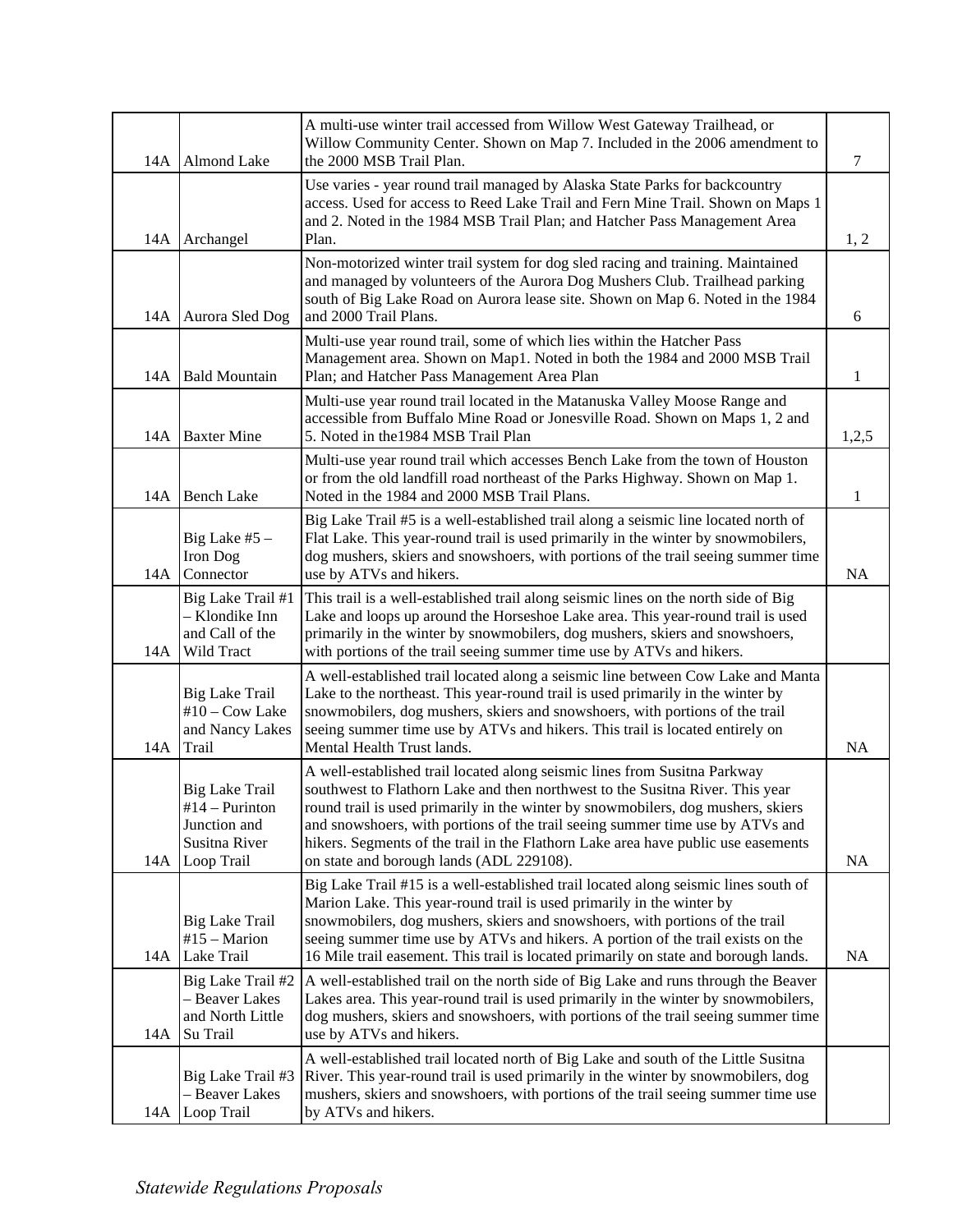| 14A | Big Swamp                                       | Multi-use winter trail west of Willow and accessible from Willow West Gateway<br>Trailhead or Nancy Lake State Recreation Area. Shown on Maps 6 and 7.<br>Amendment to the 2000 Trail Plan adopted in 2007.                                                                                                                                                                    | 6,7              |
|-----|-------------------------------------------------|--------------------------------------------------------------------------------------------------------------------------------------------------------------------------------------------------------------------------------------------------------------------------------------------------------------------------------------------------------------------------------|------------------|
| 14A | <b>Boot Lake</b>                                | A multi-use winter trail accessible from Willow West Gateway Trailhead or<br>Willow Community Center. Shown on Map 7. Included in the 2006 amendment to<br>the 2000 MSB Trail Plan.                                                                                                                                                                                            | 7                |
| 14A | <b>Burnt Butte Trail</b>                        | A multi-use year round trail that provides a connection between the Rippy Trail<br>and the Plumley-Maud Trail. This trail crosses Eklutna Native Corporation lands<br>and has a 17b public use easement, which is 25' wide and restricted to non-<br>motorized uses. Shown on Map 5. Noted in the 1984 MSB Trail Plan.                                                         | 5                |
| 14A | <b>Butterfly Lake</b><br>(aka Cow Lake)         | Non-motorized over water route from the Little Susitna River to Butterfly Lake.<br>This is part of the Nancy Lake State Recreation Area trail system and managed by<br>State Parks. Shown on Maps 6 and 7. Noted in the 1984 MSB Trail Plan.                                                                                                                                   | 6,7              |
| 14A | <b>Carpenter Creek</b><br>(Bartko<br>Homestead) | A multi-use year round primitive trail east of Clark Wolverine Road heading east<br>above the Matanuska River. A portion of this trail crosses land owned by Moose<br>Creek-Chickaloon Native Corporation and has a 17b easement reserved for public<br>use. Shown on Maps 1, 2 and 5. Noted in both the 1984 and 2000 MSB Trail<br>Plans.                                     | 1, 2, 5          |
| 14A | Corral Hill                                     | Multi-use winter trail west of Willow accessible from Willow West Gateway<br>Trailhead or Nancy Lake State Recreation Area. Shown on Map 7. Amendment to<br>the 2000 Trail Plan adopted in 2007.                                                                                                                                                                               | 7                |
| 14A | Cottonwood<br><b>Creek Wetlands</b><br>Trail    | Cottonwood Creek Wetlands Trail is located off Hayfield Road in the Knik-<br>Fairview area. This trail is used in the winter by hikers, skiers, snowshoers and<br>snowmobilers, and in the summer/fall by hikers, hunters and ATVs. Motorized use<br>subject to seasonal conditions set forth by Alaska Department of Fish & Game.                                             | <b>NA</b>        |
| 14A | Craigie Creek<br>Trail                          | Use varies - year round trail within the Hatcher Pass Management area. Un-<br>maintained trail with roadside parking off Hatcher Pass Road. Shown on Map 1.<br>Noted in the 1984 MSB Trail Plan; and Hatcher Pass Management Area Plan.                                                                                                                                        | 1                |
| 14A | Crevasse-<br>Moraine                            | A non-motorized year round trail system maintained by the Matanuska-Susitna<br>Borough for hiking, running, Nordic skiing, mountain biking, horse back riding<br>and snowshoeing. A user fee is collected at the trailhead south of Palmer-Wasilla<br>Highway. Shown on Map 5. Noted in both the 1984 and 2000 MSB Trail Plans.                                                | 5                |
| 14A | Crooked Lake                                    | Multi-use winter trail with limited roadside parking off of West Papoose Twins<br>Road; or it can also be reached from the Iron Dog Trail, with parking on Big Lake<br>when frozen. This trail serves as an alternative route for the Iron Dog, which it<br>connects with just east of Susitna Station. Shown on Map 6. Noted in the Big Lake<br>Community Comprehensive Plan. | 6                |
| 14A | <b>Elks Lake</b>                                | Multi-use year round trail from the Glenn Highway to Elks Lake Camp. Located<br>in the Matanuska Valley Moose Range. Shown on Maps 1, 2 and 5. Noted in<br>the 1984 MSB Trail Plan                                                                                                                                                                                             | 1,2,5            |
| 14A | Envy                                            | Multi-use year round trail that runs alongside Caudill Road and is primarily used<br>by Butte residents to access the Jim Creek area. Shown on Map 5. Noted in the<br>1984 MSB Trail Plan.                                                                                                                                                                                     | 5                |
| 14A | <b>Eska Creek Falls</b>                         | Pedestrian year round trail located north of Sutton and accessible from the old<br>Eska Mine Road. Shown on Map 2. Noted in the 1984 MSB Trail Plan.                                                                                                                                                                                                                           | $\boldsymbol{2}$ |
| 14A | Fern Mine                                       | Pedestrian year round trail within the Hatcher Pass Management area. Maintained<br>by Alaska State Parks for backcountry access to Talkeetna Mountains. Shown on<br>Maps 1 and 2. Noted in the 1984 MSB Trail Plan; and Hatcher Pass Management<br>Area Plan.                                                                                                                  | 1, 2             |
| 14A | Figure 8 Lake<br>Loop                           | A multi-use winter trail system west of the Point Mackenzie area. MSB fees<br>collected for parking at maintained trailhead north of Point MacKenzie Road.<br>Shown on Map 6. Included in the 2004 amendment to the 2000 MSB Trail Plan.                                                                                                                                       | 6                |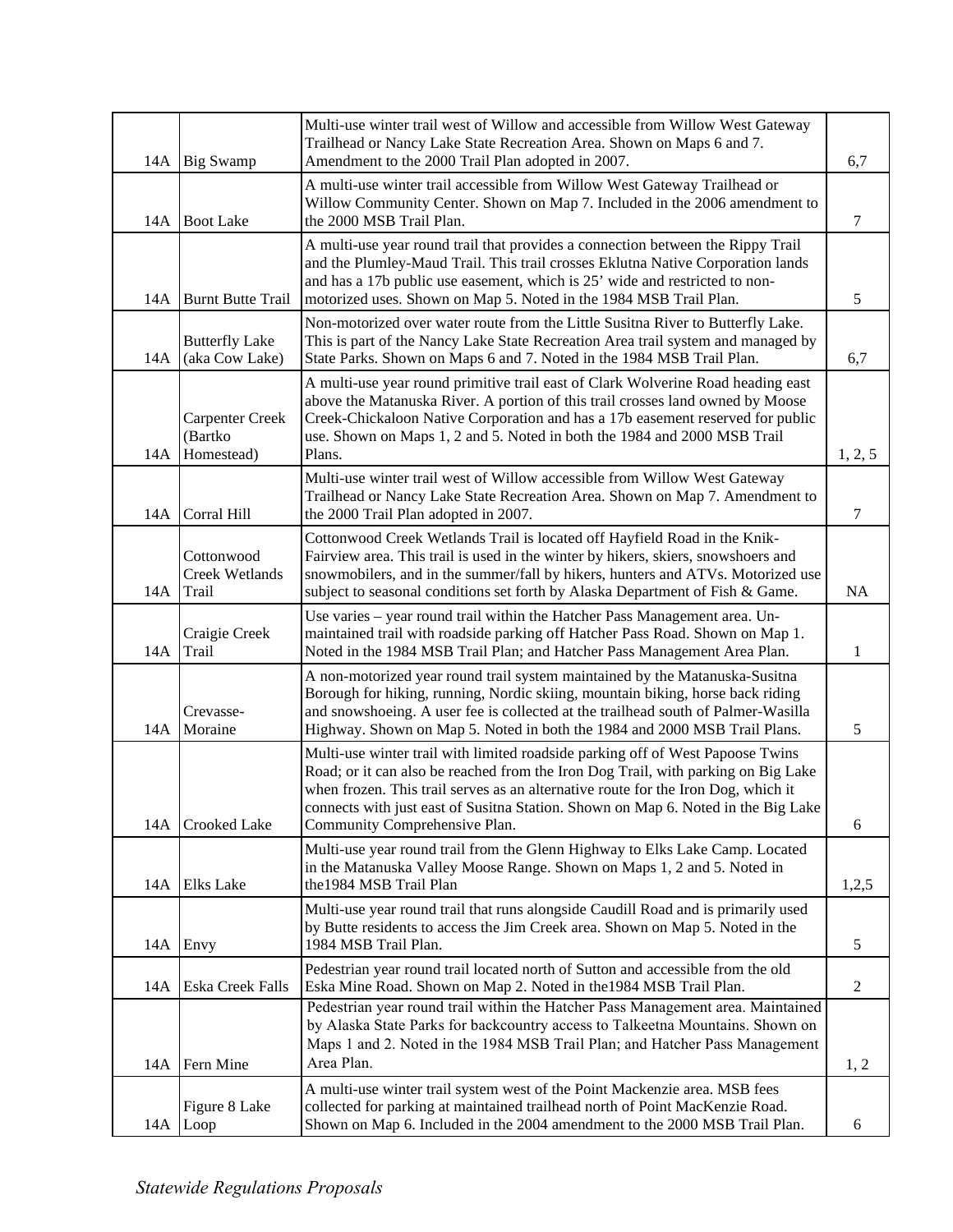|     |                                                          | A multi-use winter trail that follows the drainage of Fish Creek and provides a<br>route between the Flathorn Lake Trail and the Pipeline Trail. This trail has been<br>surveyed and a public recreation trail easement reserved. Shown on Map 6. Noted                                                                                                                                                                                 |           |
|-----|----------------------------------------------------------|-----------------------------------------------------------------------------------------------------------------------------------------------------------------------------------------------------------------------------------------------------------------------------------------------------------------------------------------------------------------------------------------------------------------------------------------|-----------|
| 14A | <b>Fish Creek</b>                                        | in the 2000 Trail Plan.                                                                                                                                                                                                                                                                                                                                                                                                                 | 6         |
|     |                                                          | This is a multi-use, winter trail that crosses state and borough land with no nearby<br>trailhead. Part of the State's Susitna Corridor Trail from Big Lake to Denali State<br>Park overlaps this trail. Fish Creek Trail is located between the Iron Dog Trail and<br>Big Swamp Trail southwest of Red Shirt Lake. The winter-use trail is located<br>entirely on state and borough lands and is used by snowmobilers and dog mushers. |           |
|     |                                                          | This trail will be an important connecting link in Alaska State Parks' Susitna                                                                                                                                                                                                                                                                                                                                                          |           |
| 14A | Fish Creek Trail                                         | Corridor Trail.                                                                                                                                                                                                                                                                                                                                                                                                                         | NΑ        |
| 14A | Flat Horn Lake<br><b>Connector Trail</b>                 | Flat Horn Lake Connector Trail: Flat Horn lake Connector Trail is a well-<br>established trail that runs between the Little Susitna Public Use Site and Flat Horn<br>Lake. This trail is used primarily in the winter by snowmobilers, dog mushers,<br>skiers and snowshoers. The trail runs along seismic lines and is located on state<br>lands.                                                                                      | <b>NA</b> |
| 14A | <b>Flathorn Lake</b>                                     | A multi-use winter trail from the Point MacKenzie area to the Susitna River. This<br>trail has been surveyed and a public recreation trail easement reserved. MSB fees<br>collected for parking at maintained trailhead north of Ayshire Road. Shown on<br>Map 6. Noted in the 2000 Trail Plan.                                                                                                                                         | 6         |
| 14A | <b>Flathorn Lake</b><br>Connector                        | Multi-use winter trail that is used to access the Iron Dog to the north. It serves as<br>access to the Iron Dog and other trails to the north. Shown on Map 6. Noted Big<br>Lake Community Comprehensive Plan                                                                                                                                                                                                                           | 6         |
| 14A | Friday Creek                                             | Multi-use year round trail accessible from the Knik Glacier Trail, with off-road<br>parking near Sullivan Road. Located in the newly established Knik River Public<br>Use Area, under State management. This trail has a RS2477 designation. Shown<br>on Map 5. Noted in the 1984 MSB Trail Plan.                                                                                                                                       | 5         |
| 14A | <b>Glacier Creek</b><br>(Snowbird Mine/<br>Snowbird Hut) | Pedestrian year round trail within the Hatcher Pass Management area, it provides<br>backcountry access to Talkeetna Mountains (by way of the Reed Lake Trail).<br>Trailhead parking off Archangel Road. Shown on Maps 1 and 2. Noted in the<br>1984 MSB Trail Plan; and Hatcher Pass Management Area Plan.                                                                                                                              | 1, 2      |
| 14A | Government Peak<br><b>Recreation Area</b><br>Trails      | There are 4 miles (6.5 km) of Nordic skiing/hiking trails built for all skill levels.<br>There is an additional 4 miles of bike trails intertwining with the skiing/hiking<br>trails. Below the Chalet there is a sledding hill for all ages. The ski trails area<br>maintained by the Mat-Su Ski Club for both summer and winter use. Mountain<br>bike trails are maintained by the Valley Mountain Bikers and Hikers.                 | NΑ        |
| 14A | Haessler-Norris<br>Sled Dog                              | An extensive system of dog sled trails maintained by mushers in the Willow area.<br>No established trailhead, but some off road parking near Four Mile Road south of<br>Hatcher Pass Road. Shown on Map 2. Included in the 2004 amendment to the<br>2000 MSB Trail Plan.                                                                                                                                                                | 2         |
| 14A | <b>Houston Lake</b><br>Loop (aka<br>Muleshoe Lake)       | Multi-use winter trail that goes north from Big Lake to Houston Lake and loops<br>back. Shown on Maps 1, 6 and 7. Noted in the Big Lake Community<br>Comprehensive Plan.                                                                                                                                                                                                                                                                | 1,6,7     |
| 14A | <b>Hunter Creek</b>                                      | A primitive hiking trail that follows the Hunter Creek drainage south from Knik<br>River Road. There is a small parking area east of the bridge that crosses Hunter<br>Creek. Shown on Map 1. Noted in the 1984 MSB Trail Plan                                                                                                                                                                                                          | 1         |
|     |                                                          | A primitive winter route that follows a seismic line that connects the Pipeline Trail<br>to the Iditarod Trail and Flathorn Lake Trail. This trail has been surveyed and a<br>public recreation trail easement reserved. MSB collects fees for parking at                                                                                                                                                                               |           |
|     |                                                          | maintained trailhead north of Ayshire Road. Shown on Map 6. Noted in the 2000                                                                                                                                                                                                                                                                                                                                                           |           |
| 14A | <b>Iditarod</b> Link                                     | Trail Plan.                                                                                                                                                                                                                                                                                                                                                                                                                             | 6         |
| 14A | Iditarod-Pipeline                                        | A multi-use winter trail that follows a seismic line connecting the Iditarod Trail<br>and Flathorn Lake Trail. This trail has been surveyed and a public recreation trail                                                                                                                                                                                                                                                               | 6         |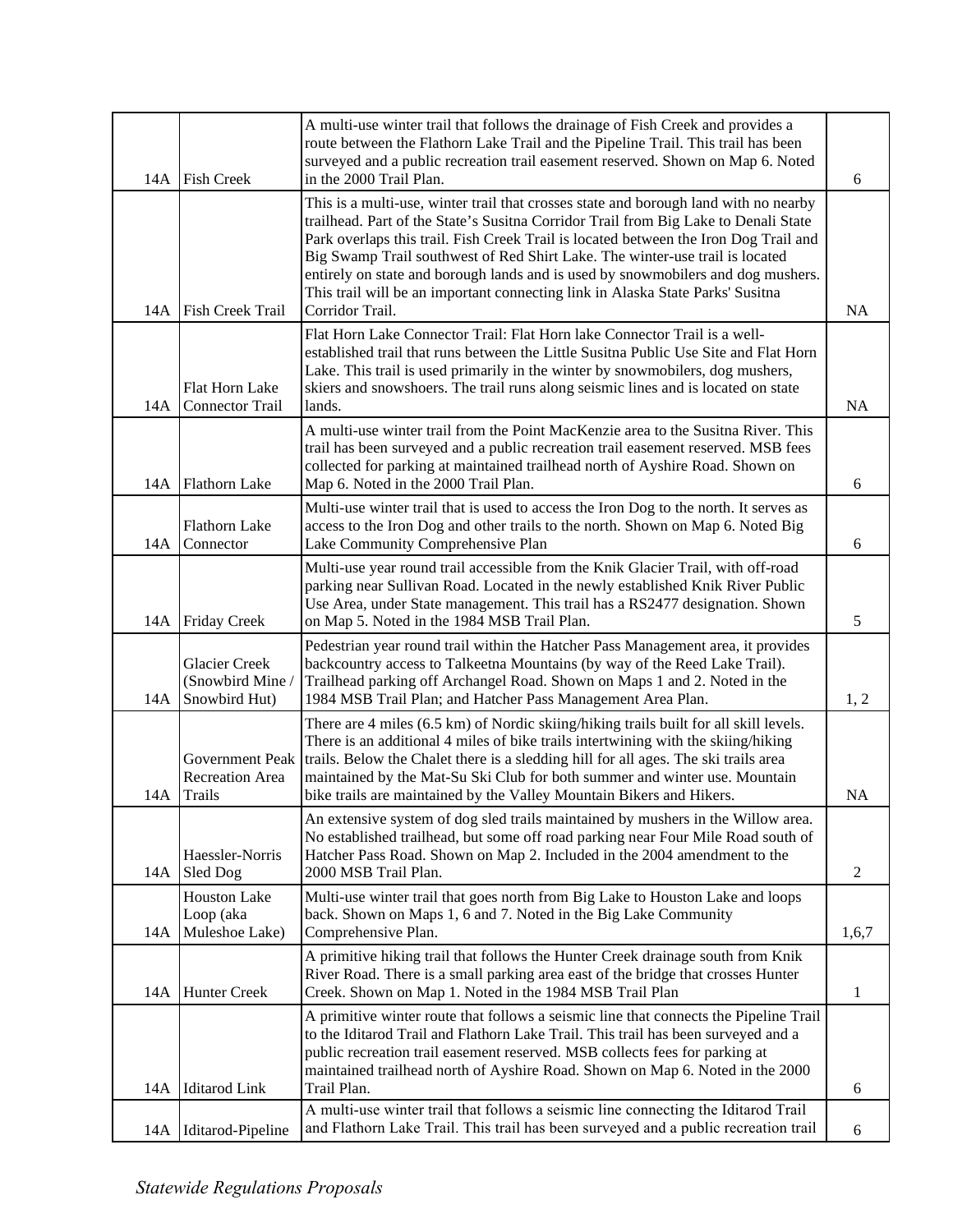|     |                                                                                                          | easement reserved. MSB fees collects for parking at maintained trailhead north of<br>Ayshire Road. Shown on Map 6. Noted in the 2000 Trail Plan.                                                                                                                                                                                                              |     |
|-----|----------------------------------------------------------------------------------------------------------|---------------------------------------------------------------------------------------------------------------------------------------------------------------------------------------------------------------------------------------------------------------------------------------------------------------------------------------------------------------|-----|
| 14A | Iron Dog                                                                                                 | Multi-use winter trail is legally accessed by crossing Big Lake and Flat Lake and<br>following Flathorn Lake Connector northwest. Usually groomed by the Big Lake<br>community, with parking and access available in several locations on Big Lake<br>when frozen. Shown on Map 6. Noted in the 2000 Trail Plan and Big Lake<br>Community Comprehensive Plan. | 6   |
| 14A | John Lake                                                                                                | A multi-use winter trail accessed from Willow West Gateway Trailhead, or<br>Willow Community Center. Shown on Map 7. Included in the 2006 amendment to<br>the 2000 MSB Trail Plan.                                                                                                                                                                            | 7   |
| 14A | Jonesville Mine                                                                                          | A multi-use year round trail located west of Sutton in the Matanuska Valley<br>Moose Range. It connects with a larger system of trails in around the old coal<br>mines. Shown on Maps 1 and 2. Noted in the 1984 MSB Trail Plan                                                                                                                               | 1,2 |
| 14A | King River (aka<br>Chickaloon-<br>Knik-Nelchina)                                                         | A multi-use year round trail located in the Matanuska Valley Moose Range east of<br>Sutton. This trail is part (or a branch of) the Chickaloon-Knik-Nelchina Trail and<br>has a RS 2477 designation. Shown on Map 2. Noted in both the 1984 and 2000<br>MSB Trail Plans.                                                                                      | 2   |
| 14A | Knik Glacier (aka<br>Jim Creek)                                                                          | Multi-use year round trail following the north side of Knik River to Knik Glacier.<br>Located in the newly established Knik River Public Use Area, under State<br>management. This is a RS2477 designated route. Shown on Map 5. Noted in<br>the 1984 and 2000 MSB Trail Plans.                                                                               | 5   |
| 14A | Knob Creek<br>(Knob Hill)                                                                                | Multi-use year round trail located in the Matanuska Valley Moose Range and<br>accessible from Jonesville Road. Shown on Map 2. Noted in the 1984 MSB Trails<br>Plan                                                                                                                                                                                           | 2   |
| 14A | Lazy Mountain<br>Southside (Lazy<br>Moose)                                                               | A pedestrian trail traversing the southwest flank of Lazy Mountain, provides an<br>easier route up Lazy Mountain than the original trail. Shown on Map 5. Included<br>in the 2008 amendment to the 2000 MSB Trail Plan.                                                                                                                                       | 5   |
| 14A | Lazy Mountain                                                                                            | A pedestrian year round trail maintained by the Matanuska-Susitna Borough for<br>hiking. MSB fees collected for parking at trailhead south of Huntley Road. The<br>trail has been surveyed and a public easement acquired. Shown on Map 5. Noted<br>in both the 1984 and 2000 MSB Trail Plans.                                                                | 5   |
|     | Long Lake<br>14A Connector                                                                               | A non-motorized year round trail located between Matanuska Lakes State<br>Recreation Area to the Crevasse Moraine Trail System. The trail provides an<br>important link between these larger trail systems. The land it crosses is primarily<br>owned by the University of Alaska. Shown on Map 5. Noted in both the 1984 and<br>2000 MSB Trail Plans.        | 5   |
| 14A | Long Lake<br>Interconnect<br>(Willow Area)                                                               | A short trail within a road right of way between Long Lake and Willow<br>Community Center. Part of a large multi-use winter trail system accessible from<br>the Willow Community Center and West Gateway Trailhead. Not mapped.<br>Included in the 2006 amendment to the 2000 MSB Trail Plan.                                                                 | 7   |
| 14A | Lucky Shot                                                                                               | A multi-use winter trail just south of Willow Creek, it is part of a large system of<br>winter trails accessed from Willow West Gateway Trailhead, or Willow<br>Community Center. Most of the trail falls within the boundaries of the Willow<br>Creek State Recreation Area. Shown on Map 7. Included in the 2006 amendment<br>to the 2000 MSB Trail Plan.   | 7   |
| 14A | Matanuska<br>Greenbelt /<br><b>Crevasse Moraine</b><br>/ Single Track:<br>Moose, Bear, and<br>Fox Trails | Moose, Bear, and Fox Trails Single-track, non-motorized bicycle trails connecting<br>to both the Matanuska Greenbelt and Crevasse Moraine trail systems. The Fox<br>Trail is about 1.2 miles and the Bear Trail is about 0.9 miles long.                                                                                                                      | NA  |
| 14A | Matanuska<br>Lakes/ Kepler-<br><b>Bradley</b>                                                            | A pedestrian year round trail system located within the Matanuska Lakes State<br>Recreation Area and maintained by Alaska State Parks for hiking and lake access.                                                                                                                                                                                             | 5   |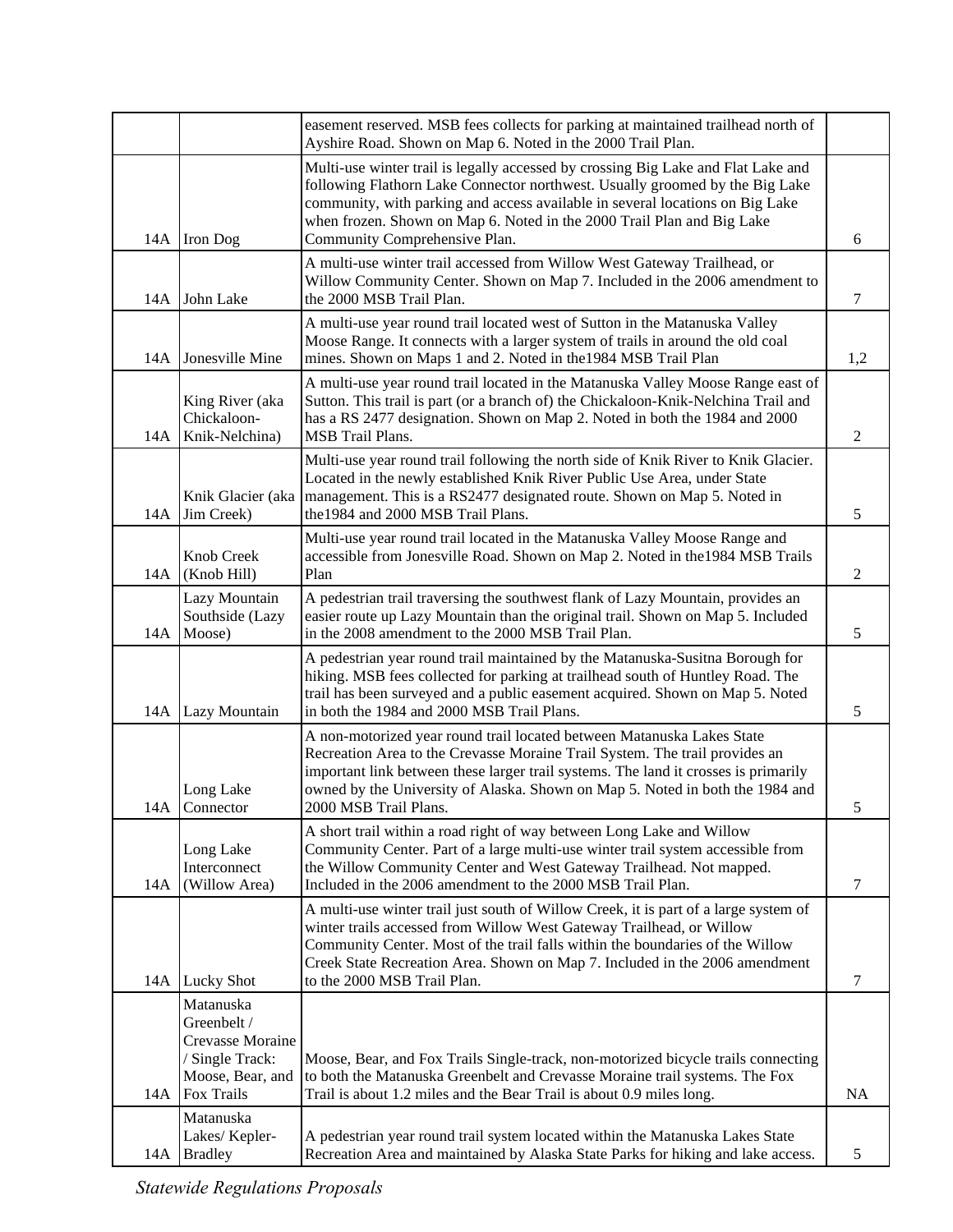|     |                                                                  | A State Park use fee is collected at the park entrance north of Glenn Highway.<br>Shown on Map 5. Noted in both the 1984 and 2000 MSB Trail Plans.                                                                                                                                                                                                                                                                                                                                                       |           |
|-----|------------------------------------------------------------------|----------------------------------------------------------------------------------------------------------------------------------------------------------------------------------------------------------------------------------------------------------------------------------------------------------------------------------------------------------------------------------------------------------------------------------------------------------------------------------------------------------|-----------|
| 14A | Matanuska<br>Moose Range<br>Trails (Wasilla Cr<br>Trails $#14$ ) | Matanuska Moose Range Trails are located between Palmer-Fishhook Road and<br>Sutton. Portion of this trail system is documented as part of the original easement<br>application (AOL 229485) for Sutton area trails on state lands. This trail system is<br>currently being groomed and is used in the winter by snowmobilers, skiers, dog<br>mushers, snowshoers and mountain bikers. The trails are used in the summer by<br>hikers, mountain bikers, equestrians, ATVs and OHVs.                      | <b>NA</b> |
| 14A | Matanuska Peak                                                   | A pedestrian year round trail maintained by the Matanuska-Susitna Borough. MSB<br>fees collected for parking at trailhead located at the east end of Smith Road. The<br>trail has been surveyed and a public easement acquired. Shown on Map 5. Noted<br>in both the 1984 and 2000 MSB Trail Plans.                                                                                                                                                                                                      | 5         |
| 14A | <b>Meadow Lakes</b><br>Community<br>Trails                       | Trail routes are primarily along existing roads and section line easements that<br>provide recreational opportunities within the community and connectivity with<br>and access to broader trail systems in the Hatcher Pass Management Area and the<br>Willow area. These year-round multi-use trails are used by hikers, equestrians, and<br>ATVs in the summer and by skiers, dog mushers, and snowmachiners in the<br>winter.                                                                         |           |
| 14A | <b>Metal Creek</b>                                               | Multi-use year round trail accessible from the Knik Glacier Trail, with off-road<br>parking near Sullivan Road. Located in the newly established Knik River Public<br>Use Area and under State management. This trail has a RS2477 designation.<br>Shown on Map 5. Noted in the 1984 MSB Trail Plan.                                                                                                                                                                                                     | 5         |
| 14A | Mint Glacier<br>(Little Susitna<br>River)                        | Pedestrian year round trail managed by Alaska State Parks for hiking and<br>backcountry access. Shown on Maps 1 and 2. Noted in both the 1984 and 2000<br>MSB Trail Plans; and Hatcher Pass Management Area Plan.                                                                                                                                                                                                                                                                                        | 1, 2      |
| 14A | Moorehouse                                                       | A hiking trail that follows a bench along the west side of Lazy Mountain, from<br>Clark Road to Wolverine Creek. Shown on Maps 1 and 5. Noted in the 1984 MSB<br>Trail Plan.                                                                                                                                                                                                                                                                                                                             | 1,5       |
| 14A | Moose Creek<br><b>Branch RR</b>                                  | A trail atop the old rail corridor owned by the Alaska RR and permitted to the<br>Borough for use as a pedestrian trail. Access is from the parking lot at the Moose<br>Creek State Wayside. Shown on Maps 1, 2 and 5. Noted in the 1984 MSB Trails<br>Plan.                                                                                                                                                                                                                                             | 1,2,5     |
| 14A | Moose Lick-<br>Government Peak<br>Trail                          | Trail extends north from N. Moose Lick Circle up the southern side of<br>Government Peak within the southeastern area of the Hatcher Pass Management<br>Area. The lower portion of the trail receives year-round use, from hikers and<br>equestrians in the summer and skiers and snowshoers in the winter. The upper<br>portion of the trail is primarily summer use only by hikers. This trail will provide<br>an alternate means of access to the Government Peak Recreation Area Nordic ski<br>area. |           |
| 14A | Morgan Horse<br>Trail                                            | A non-motorized year round trail that follows a section line south from the Lazy<br>Mountain Trailhead to Smith Road and then to Maud Road. It connects the Lazy<br>Mountain area with the Knik River area. Shown on Map 5. Noted in both the 1984<br>and 2000 MSB Trail Plans.                                                                                                                                                                                                                          | 5         |
| 14A | Mud Lake<br>(Nancy Lake)                                         | Multi-use winter trail accessible from Willow West Gateway Trailhead or Nancy<br>Lake State Recreation Area. Shown on Map 7. Amendment to the 2000 Trail Plan<br>adopted in 2007.                                                                                                                                                                                                                                                                                                                        | 7         |
| 14A | Old Government<br>Peak (Fishhook<br>Creek)                       | Pedestrian year round trail/ The trail was once a road leading to the mining areas<br>east of Government Peak. Shown on Map 1. Noted in both the 1984 and 2000<br>MSB Trail Plans; and Hatcher Pass Management Area Plan.                                                                                                                                                                                                                                                                                | 1, 2      |
| 14A | Old Hunters                                                      | Part of a large multi-use winter trail system accessible from the Willow West<br>Gateway Trailhead or Nancy Lake State Recreation Area, and groomed by<br>volunteers from Willow. Shown on Map 7. Included in the 2006 amendment to the<br>2000 MSB Trail Plan.                                                                                                                                                                                                                                          | 7         |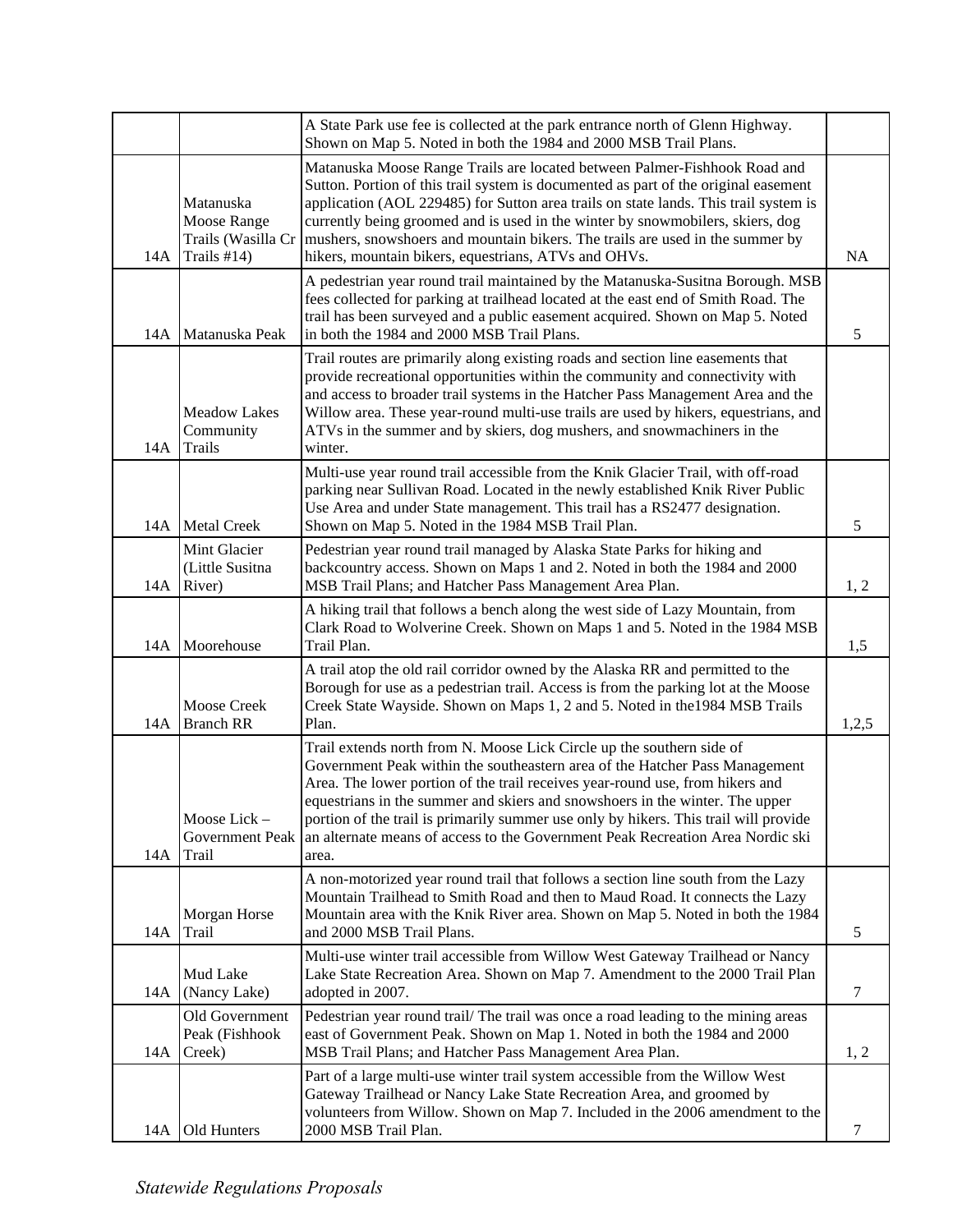|     |                                                     | Multi-use year round trail that is accessible from the Knik Glacier Trail which is<br>primarily used for hunting. It is a steep primitive trail which follows a ridge along<br>the west side of Friday Creek. Shown on Map 5. Noted in the 1984 MSB Trail                                                                                                                                    |           |
|-----|-----------------------------------------------------|----------------------------------------------------------------------------------------------------------------------------------------------------------------------------------------------------------------------------------------------------------------------------------------------------------------------------------------------------------------------------------------------|-----------|
| 14A | Oswald                                              | Plan.                                                                                                                                                                                                                                                                                                                                                                                        | 5         |
| 14A | Palmer-Sutton<br>RR (aka<br>Matanuska<br>Branch RR) | Pedestrian year round trail that follows an abandoned rail corridor from Palmer to<br>Sutton, and which is permitted to the MSB for pedestrian trail use. Roadside<br>parking off Eagle Street in Palmer and at Moose Creek State Wayside. Shown on<br>Maps 1, 2 and 5. Noted in the 2000 MSB Trail Plan.                                                                                    | 1,2,5     |
| 14A | Permanente (aka<br>Castle Mountain)                 | A multi-use year round trail with limited roadside parking off the Glenn Highway.<br>Located in the Matanuska Valley Moose Range. Shown on Map 2. Noted in both<br>the 1984 and 2000 MSB Trail Plans.                                                                                                                                                                                        | 2         |
| 14A | Pioneer<br>Ridge/Austin<br>Helmers                  | Pedestrian year round trail up the northeast flank of Pioneer Peak. Named for<br>Austin Helmers who located and helped develop this route to the summit. It is<br>minimally maintained by the Matanuska-Susitna Borough for hiking. Shown on<br>Map 5. Noted in both the 1984 and 2000 MSB Trail Plans.                                                                                      | 5         |
| 14A | Pipeline                                            | A multi-use winter trail that follows a large gas pipeline corridor toward the lower<br>Susitna River Basin from Point MacKenzie area. The trail has been surveyed and<br>an easement reserved to the Susitna River. The MSB collects fees for parking at<br>maintained trailhead north of Ayshire Road that provides access to this trail.<br>Shown on Map 6. Noted in the 2000 Trail Plan. | 6         |
| 14A | Plumley-Maude                                       | A multi-use year round trail maintained by the Matanuska Susitna Borough, with<br>trailhead parking north of Plumley Road, or off road parking at the east end of<br>Maud Road. The trail crosses Borough-owned land and is reserved for recreation.<br>Shown on Map 5. Noted in both the 1984 and 2000 MSB Trail Plans.                                                                     | 5         |
| 14A | Premier Mine                                        | Multi-use year round trail located in the Matanuska Valley Moose Range and<br>accessible from Buffalo Mine Road or Jonesville Road. Shown on Maps 1, 2 and<br>5. Noted in the 1984 MSB Trail Plan                                                                                                                                                                                            | 1,2,5     |
| 14A | <b>Purches Creek</b>                                | Multi-use year round trail, a portion falls within the Hatcher Pass Management<br>area. Roadside parking off Hatcher Pass Road. Shown on Map 1. Noted in the<br>1984 MSB Trail Plan; and Hatcher Pass Management Area Plan.                                                                                                                                                                  | 1         |
| 14A | Red Shirt-Nancy<br>Lake                             | Uses vary seasonally. Most of the trail is located within the Nancy Lake State<br>Recreation Area and maintained as access for fishing at Red Shirt Lake. Shown on<br>Maps 6 and 7. Noted in the 2000 MSB Trail Plan.                                                                                                                                                                        | 6         |
| 14A | Reed Lake –<br>Snowbird Mine                        | Pedestrian year round trail within the Hatcher Pass Management area. Maintained<br>by Alaska State Parks for hiking and backcountry access. Trailhead parking off<br>Archangel Road. Shown on Maps 1 and 2. Noted in the 1984 MSB Trail Plan; and<br>Hatcher Pass Management Area Plan.                                                                                                      | 1, 2      |
| 14A | <b>Reflections Lake</b><br>Trail                    | Reflections Lake Trail is located south of Palmer just off the west side of the<br>Glenn Highway on the north side of the Knik River. This year-round trail is used<br>in the winter by hikers, skiers and snowshoers, and in the summer/fall by hikers,<br>hunters and fishermen.                                                                                                           | <b>NA</b> |
| 14A | <b>Rippy Trail</b>                                  | A multi-use year round trail located in the newly established Knik River Public<br>Use Area, which is under State management. There is limited parking near Jim<br>Lake and Mud Lake. Shown on Map 5. Noted in the 1984 MSB Trail Plan.                                                                                                                                                      | 5         |
| 14A | <b>Rolly Creek</b>                                  | Multi-use winter trail southwest of Willow and accessible from Willow West<br>Gateway Trailhead or Nancy Lake State Recreation Area. Shown on Map 7.<br>Amendment to the 2000 Trail Plan adopted in 2007.                                                                                                                                                                                    | 7         |
| 14A | Scout Ridge<br>Loop Trail                           | Scout Ridge Loop Trail is a well-established trail located off Hayfield Road in the<br>Knik- Fairview area. This year-round trail is used in the winter by hikers, skiers<br>and snowshoers, and in the summer by hikers.                                                                                                                                                                    | NA        |
|     | Sexton (aka River<br>Road)                          | A multi-use year round trail located in the newly established Knik River Public<br>Use Area, and under State management. The trail provides access to the Jim Creek<br>and Knik River areas. There is trailhead parking south of Sullivan Road near the<br>corner of Caudill Road. Shown on Map 5. Noted in the 1984 MSB Trail Plan.                                                         | 5         |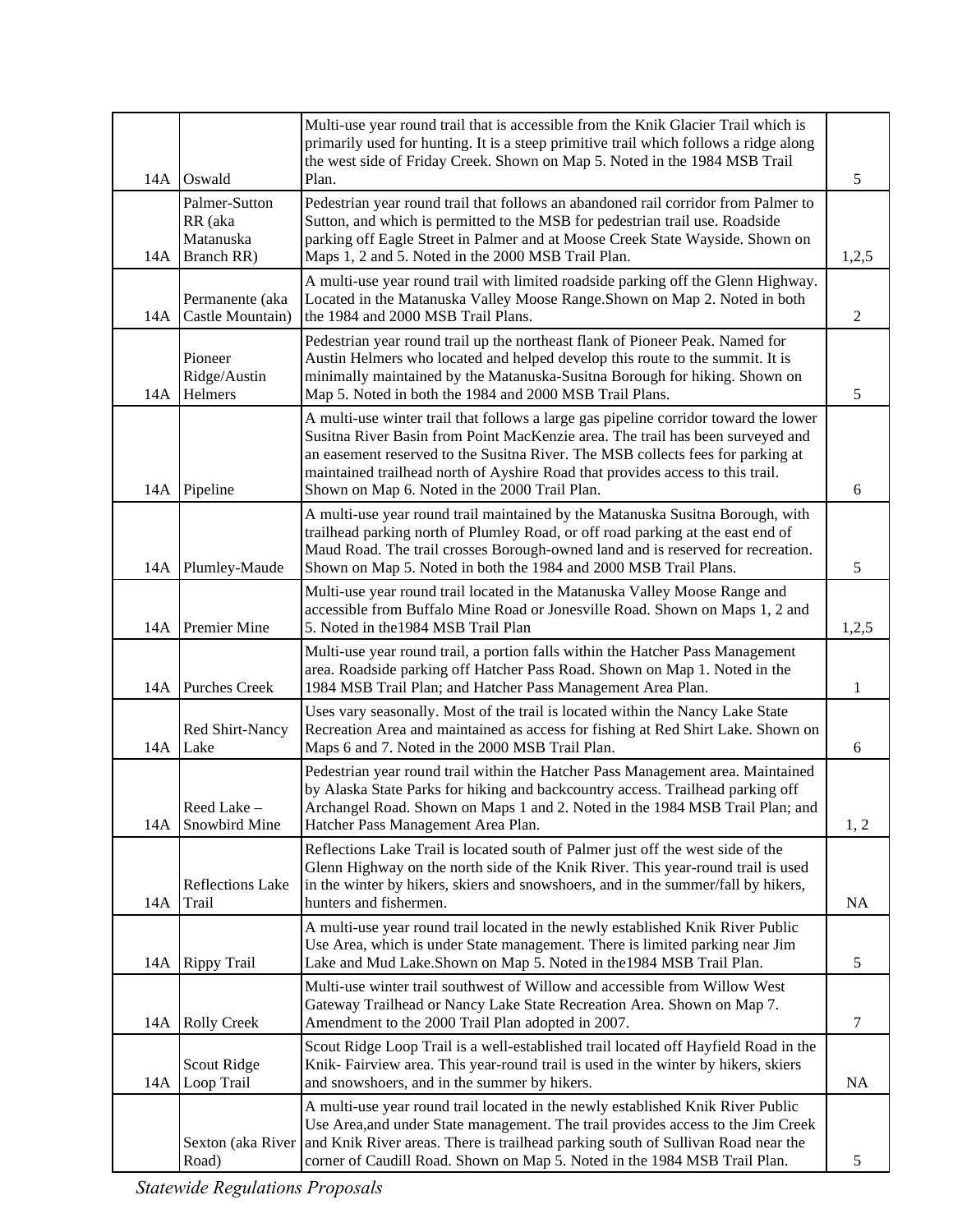| 14A | <b>Sunset Trail</b>                                | A year-round, multi-use trail that runs west from Knik-Goose Bay Road along<br>section line easements and connects to the 3-mile Lake Trail. This trail is used<br>year-round by hikers, ATVs, and equestrians in the summer and by dog mushers<br>and snowmachiners in the winter. The route provides an important connection<br>from the Knik-Goose Bay separated pathway to the 3-mile Lake Trail, Herning<br>Trail, and the Iditarod Trail. |       |
|-----|----------------------------------------------------|-------------------------------------------------------------------------------------------------------------------------------------------------------------------------------------------------------------------------------------------------------------------------------------------------------------------------------------------------------------------------------------------------------------------------------------------------|-------|
| 14A | Swan Lake<br>Canoe (aka Jim-<br>Mud Lake<br>Canoe) | A water route for canoes and kayaks located in the newly established Knik River<br>Public Use Area under State management. There is a put-in and small parking area<br>near Mud Lake, just south of the Maud Road Extension (Rippy Trail). Shown on<br>Map 5. Noted in both the 1984 and 2000 MSB Trail Plans.                                                                                                                                  | 5     |
| 14A | <b>Upper Willow</b><br>Creek                       | Use varies - year round trail within the Hatcher Pass Management area.<br>Unmaintained trail with roadside parking off Hatcher Pass Road. Shown on Map<br>1. Noted in the 1984 MSB Trail Plan; and Hatcher Pass Management Area Plan.                                                                                                                                                                                                           | 1     |
| 14A | Wasilla Creek<br>Headwaters                        | A multi-use year round trail with a small trailhead at the east end of Wendt Road.<br>Located in the Matanuska Valley Moose Range, some of the area is managed by<br>Division of Forestry. Access is also available from Murphy Road, just west of<br>Buffalo Mine Road. Shown on Maps 1, 2 and 5. Noted in both the 1984 and 2000<br><b>MSB</b> Trail Plans.                                                                                   | 1,2,5 |
| 14A | West Bodenburg<br><b>Butte</b>                     | A pedestrian year round trail maintained by the Matanuska-Susitna Borough for<br>hiking. MSB fees collected for parking at a trailhead off Mothershead Lane (just<br>south of Bodenburg Loop Road). This trail was built by the Borough in 2002 to<br>replace the privately owned trail on the southeast side of the butte. Shown on Map<br>5. Noted in the 2000 MSB Trail Plan.                                                                | 5     |
| 14A | Wet Gulch<br>(Baldy Mountain)                      | Multi-use year round trail, a portion falls within the Hatcher Pass Management<br>area. Roadside parking off Hatcher Pass Road. Shown on Map 1. Noted in the<br>1984 MSB Trail Plan; and Hatcher Pass Management Area Plan.                                                                                                                                                                                                                     | 1     |
| 14A | Willow Sled                                        | Multi-use year round trail, some of which falls within the Hatcher Pass<br>Management area. Roadside parking off Hatcher Pass Road. Shown on Maps 1 and<br>10. Noted in both the 1984 and 2000 MSB Trail Plan; and Hatcher Pass<br>Management Area Plan.                                                                                                                                                                                        | 1,10  |
| 14A | Willow Swamp                                       | Part of a large multi-use winter trail system accessible from the Willow West<br>Gateway Trailhead or Nancy Lake State Recreation Area. This trail has been<br>surveyed and a public use recreation trail easement reserved. Shown on Map 7.<br>Included in the 2006 amendment to the 2000 MSB Trail Plan.                                                                                                                                      | 7     |
| 14A | Willow West<br>Gateway                             | Multi-use winter only trail that is the primary route from a trailhead on Crystal<br>Lake Road that leads west to a system of winter trails near the Susitna River. The<br>trail is groomed and maintained by volunteers. Shown on Map 7. Included in the<br>2006 amendment to the 2000 Trail.                                                                                                                                                  | 7     |
| 14A | Windsock                                           | A multi-use winter trail accessed from Willow West Gateway Trailhead, or<br>Willow Community Center. Shown on Map 7. Included in the 2006 amendment to<br>the 2000 MSB Trail Plan.                                                                                                                                                                                                                                                              | 7     |
| 14A | Wishbone Hill                                      | Multi-use year round trail located in the Matanuska Valley Moose Range and<br>accessible from Buffalo Mine Road or Jonesville Road. Shown on Maps 1 and 2.<br>Noted in the 1984 MSB Trails Plan                                                                                                                                                                                                                                                 | 1,2   |
| 14A | Wishbone Strip<br>Mine                             | A multi-use winter trail accessible from Buffalo Mine Road and Jonesville Road,<br>it is located in the Matanuska Valley Moose Range. Shown on Maps 1, 2 and 5.<br>Noted in the 1984 MSB Trail Plan                                                                                                                                                                                                                                             | 1,2,5 |
| 14A | Wolverine<br>Canyon                                | Multi-use year round trail used to access the Wolverine Creek Trail. Shown on<br>Maps 1 and 5. Noted in the 1984 MSB Trail Plan.                                                                                                                                                                                                                                                                                                                | 1,5   |
| 14A | <b>Wolverine Creek</b>                             | A multi-use year round primitive trail with limited roadside parking off Clark<br>Wolverine Road. It follows the creek on the northeast side of the drainage to the<br>headwaters. Shown on Map 5. Noted in both the 1984 and 2000 MSB Trail Plans.                                                                                                                                                                                             | 5     |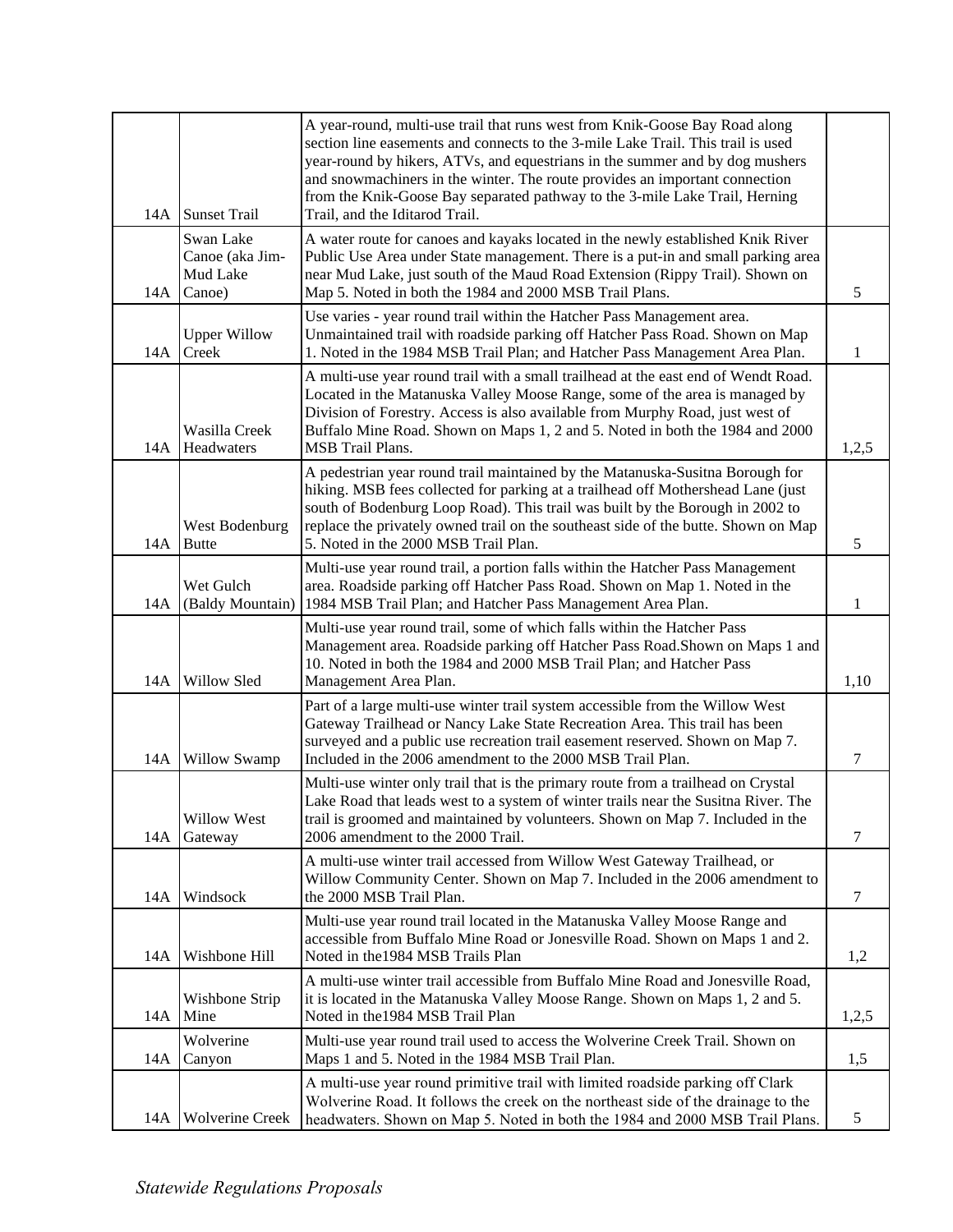| 14A         | Woodcutter                                      | Multi-use winter trail southwest of Willow accessible from Willow West Gateway<br>Trailhead or Nancy Lake State Recreation Area. Shown on Map 7. Amendment to<br>the 2000 Trail Plan adopted in 2007.                                                                                                                                                                                                                                                                       | 7         |
|-------------|-------------------------------------------------|-----------------------------------------------------------------------------------------------------------------------------------------------------------------------------------------------------------------------------------------------------------------------------------------------------------------------------------------------------------------------------------------------------------------------------------------------------------------------------|-----------|
| 14A         | <b>Young Creek</b>                              | A multi-use year round trail located in the Matanuska Valley Moose Range.<br>Shown on Map 2. Noted in both the 1984 and 2000 MSB Trail Plans.                                                                                                                                                                                                                                                                                                                               | 2         |
| 14A,<br>16A | Iditarod Common<br><b>Use Reroute</b>           | Iditarod Common Use Reroute Trail Is a proposed reroute of a well-established<br>trail to move it off private property and on to public (borough) lands. The trail is<br>used by winter recreationists including dog mushers, skiers, snowshoers,<br>snowmobilers and mountain bicyclists. The route is used in the Excursion 120,<br>Knik 200, Klondike 300, Junior Iditarod and Nome Sign 40 dog mushing races.<br>The trail runs along seismic lines and through swamps. | <b>NA</b> |
| 14A,<br>16B | Iditarod<br>(Historic)                          | Multi-use winter trail, portions of the route are surveyed, most is not used.<br>Portions that cross Matanuska Susitna Borough-owned land have been reserved.<br>This is a RS 2477 designated route and it managed by the Bureau of Land<br>Management. Shown on Maps 6 and 8. Noted in the 1984 and 2000 Trail Plans.                                                                                                                                                      | 6,8       |
| 14B         | <b>Bluff Trail</b>                              | A multi-use trail with year round use that follows the bluff along the south bank of<br>Twister Creek. The trail can be accessed from Rubberneck at the end of<br>Christiansen Lake road. The trail is proposed to extend to the Spur Road. The trail<br>connects to downtown Talkeetna in winter, but dead-ends in summer. Shown on<br>Map 11. Noted in the 2000 MSB Trail Plan.                                                                                           | 11        |
| 14B         | Canyon Creek                                    | Multi-use year round trail, a portion falls within the Hatcher Pass Management<br>area. Roadside parking off Hatcher Pass Road. Shown on Map 1. Noted in the<br>1984 MSB Trail Plan; and Hatcher Pass Management Area Plan.                                                                                                                                                                                                                                                 | 1         |
| 14B         | Central                                         | Multi-use year round trail within the Kashwitna Management Plan Area. Roadside<br>parking off Hatcher Pass Road. The trail has been surveyed and a public recreation<br>trail easement reserved. The trail provides access to Willow Mountain and Mail<br>Trail. Trailhead parking available at Willer-Kash Road. Shown on Maps 1 and 7.<br>Noted in the Kashwitna Management Area Plan.                                                                                    | 1,7       |
| 14B         | Dorothy Jones<br>Trail / Su Valley<br>Ski Trail | Trail system consists of a series of loops built on rolling hills between the Su<br>Valley High School and Montana Lake. There are varying levels of difficulty from<br>novice to expert. One short loop circles a small pond for winter use.                                                                                                                                                                                                                               | <b>NA</b> |
| 14B         | Emil J. Stanec<br>Dog Sled                      | An extensive system of dog sled trails north of Willow Hatcher Pass Road and<br>maintained by mushers in the Willow area. The trails are accessible from the<br>Talkeetna Mail Trail and the East Gateway Trailhead off Shirley Towne Road, just<br>north of Hatcher Pass Road. Shown on Maps 1 and 7. Included in the 2006<br>amendment to the 2000 MSB Trail Plan.                                                                                                        | 1,7       |
| 14B         | Emil Lake                                       | Multi-use winter trail used by the Montana Creek Dog Mushers Association<br>(MCDMA) for their longer races. There is trailhead parking at the Montana Creek<br>Dog Mushers race staging area. Shown on Map 10. Noted in the 1984 MSB Trail<br>Plan.                                                                                                                                                                                                                         | 10        |
| 14B         | Grey's Creek                                    | A short pedestrian trail which begins on the Parks Highway and is used almost<br>exclusively for fishing along Grey's Creek. Shown on Map 7. Noted in the 2000<br>MSB Trail Plan.                                                                                                                                                                                                                                                                                           | 7         |
| 14B         | Luthman (aka<br>Montana Falls)                  | Multi-use year round trail that follows the Middle Fork of Montana Creek from<br>Yoder Road and provides access to the 80 foot waterfall. Shown on Map 10.<br>Noted in the 1984 MSB Trail Plan as the Montana Falls Trail.                                                                                                                                                                                                                                                  | 10        |
| 14B         | Mail (Herning)<br>(Tank)                        | Multi-use year round trail within the Kashwitna Management Plan Area, most of<br>which is classified for forestry and managed by Division of Forestry. Trailhead<br>parking available at Willer-Kash Road. The trail has been surveyed and a public<br>recreation trail easement reserved. Shown on Map 1and 7. Noted in the 2000 MSB<br>Trail Plan and Kashwitna Management Area Plan.                                                                                     | 1,7       |
| 14B         | Mail Trail<br>Connector                         | Multi-use year-round trail that connects the Mail Trail with the Central Trail.<br>Within the Kashwitna Management Plan Area, most of which is classified for<br>forestry management and managed by the Division of Forestry. This is an                                                                                                                                                                                                                                    | 1,7       |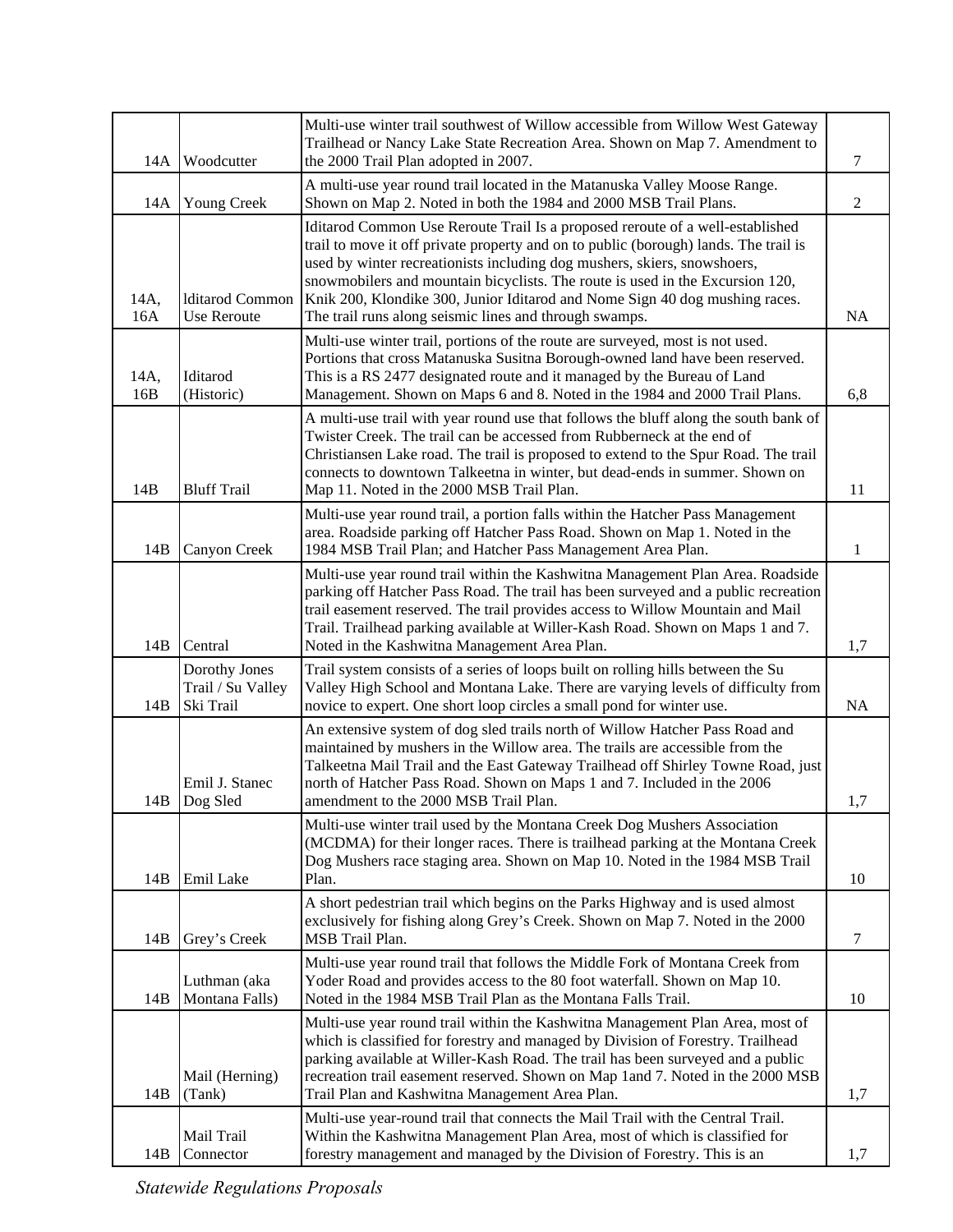|     |                                                       | unmaintained trail with trailhead parking at Willer-Kash Road. The trail has been<br>surveyed and a public recreation trail easement reserved. Shown on Maps 1 and 7.<br>Noted in the Kashwitna Management Area Plan.                                                                                                                                                                            |      |
|-----|-------------------------------------------------------|--------------------------------------------------------------------------------------------------------------------------------------------------------------------------------------------------------------------------------------------------------------------------------------------------------------------------------------------------------------------------------------------------|------|
| 14B | Mail Trail Re-<br>Route                               | Multi-use winter trail just south of Hidden Hills Road in the Kashwitna River area.<br>The trail was put in by residents of the Caswell Lakes area to provide a connection<br>to the old Talkeetna Mail Trail (aka Tank Trail and aka Herning Trail). The trail<br>has been surveyed and a public recreation trail easement reserved. Shown on Map<br>7and 10. Noted in the 2000 MSB Trail Plan. | 7,10 |
| 14B | Montana Creek<br>50 Mile                              | A multi-use winter trail used by the Montana Creek Dog Mushers Association<br>(MCDMA) for their longer races. Accessible from the Montana Creek Dog<br>Mushers Club and race staging area. Shown on Map 10. Noted in the 1984 MSB<br>Trail Plan.                                                                                                                                                 | 10   |
| 14B | Montana Creek<br>Dog<br>Mushers/Sled<br>System        | on-motorized winter trail for dog sled races and training. It is maintained and<br>managed by the Montana Creek Dog Mushers Association. There is trailhead<br>parking at the Montana Creek Dog Mushers Club and race staging area. Portions<br>are designated a RS2477 route. Shown on Maps 9 and 10. Noted in the 1984 and<br>2000 MSB Trail Plans.                                            | 9,10 |
| 14B | Montana Creek<br>Falls (aka<br>MCDMA 50<br>Mile Race) | Multi-use year round trail that ascends a ridge from the South Fork Montana<br>Creek Trail to a ridge overlooking Montana Creek Falls and the Middle Fork of<br>Montana Creek. Shown on Map 10. Noted in the 1984 MSB Trail Plan, and shown<br>as part of the MCDMA 50 Mile Race Trail.                                                                                                          | 10   |
| 14B | N. Fork<br>Kashwitna<br>(Drew's Knob)                 | A primitive route accessible via the Montana Creek Dog Mushers Trail System or<br>Sheep Creek drainage. Shown on Map 10. Noted in the 1984 MSB Trail Plan.                                                                                                                                                                                                                                       | 10   |
| 14B | Old Lake (aka<br>Old Town Road)                       | A multi-use trail with year round use located which provides access between<br>Christiansen Lake Road and Beaver Road just east of Talkeetna. Shown on Map<br>11. Noted in the 2000 MSB Trail Plan.                                                                                                                                                                                              | 11   |
| 14B | Old RCA                                               | A multi-use trail with year round use just north of Christiansen Lake near<br>Talkeetna. The trail connects to the Ridge Trail and Old Lake Trail, creating a<br>loop. The trail can be accessed from Comsat Road and Rubberneck. Shown on<br>Map 11. Noted in the 2000 MSB Trail Plan.                                                                                                          | 11   |
| 14B | Rainbow Lake                                          | A primitive, remote route, used mostly in winter, that follows the North Fork of<br>the Kashwitna River, north toward Sheep River and on to Rainbow Lake. Shown<br>on Map 10 Noted in 1984 MSB Trail Plan.                                                                                                                                                                                       | 10   |
| 14B | Ridge Trail                                           | A multi-use trail with year round use that connects to several trails east of<br>Talkeetna. The trail can be accessed from Beaver Road or Comsat Road. Efforts<br>are underway to develop a recreation management plan for Borough owned lands<br>that underlie the trail and reclassify those lands as public recreation. Shown on<br>Map 11. Noted in the 2000 MSB Trail Plan.                 | 11   |
| 14B | S. Fork Montana<br>Creek                              | Multi-use winter trail that follows the South Fork of Montana Creek from Yoder<br>Road to the small lake near the headwaters of the creek. Shown on Map 10.<br>Amendment to the 2000 Trail Plan adopted in 2004.                                                                                                                                                                                 | 10   |
| 14B | <b>Shirley Lake</b>                                   | A multi-use winter trail just south of Willow Creek, it is part of a large system of<br>winter trails accessed from Willow West Gateway Trailhead, or Willow<br>Community Center. Shown on Map 7. Included in the 2006 amendment to the<br>2000 MSB Trail Plan.                                                                                                                                  | 7    |
| 14B | Ski Hill                                              | A Nordic ski trail system just west of the Talkeetna Spur Road. The trail system<br>has been surveyed and a recreational trail easement has been obtained. The trail<br>system is managed and maintained by volunteers from the Denali Nordic Ski<br>Club. Shown on Map11. Noted in the 2000 MSB Trail Plan.                                                                                     | 11   |
| 14B | South Fork Loop<br>(aka MCDMA 50<br>Mile Race)        | Multi-use year round trail primarily used in winter by dog mushers for training.<br>Shown on Map 10. Noted in the 1984 MSB Trail Plan.                                                                                                                                                                                                                                                           | 10   |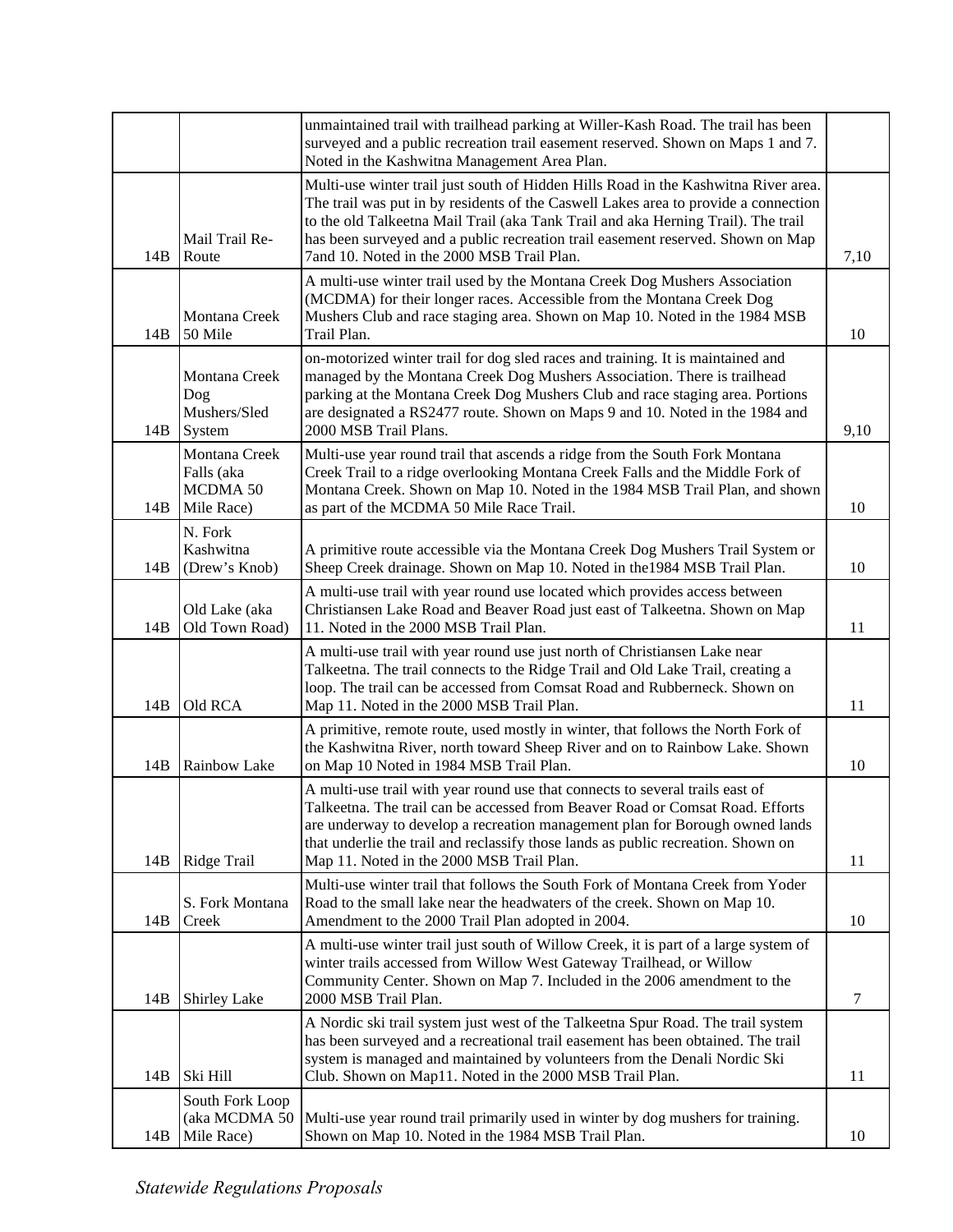| 14B         | Sunshine                                | A historic route used primarily in winter. Montana Creek Dog Mushers<br>Association (MCDMA) use portions of the trail for their longer races. There is<br>trailhead parking at the Montana Creek Dog Mushers Club and race staging area.<br>Shown on Maps 9 and 10. Noted in the 1984 MSB Trail Plan.                                  | 9,10      |
|-------------|-----------------------------------------|----------------------------------------------------------------------------------------------------------------------------------------------------------------------------------------------------------------------------------------------------------------------------------------------------------------------------------------|-----------|
| 14B         | Talkeetna Lakes<br>Park                 | A trail system for skiing, hiking and mountain biking located within the Talkeetna<br>Lakes Park. Construction of a trailhead facility at the park entrance was completed<br>in 2007. Shown on Map 11. Noted in the 2000 MSB Trail Plan.                                                                                               | 11        |
| 14B         | Talkeetna Mail-<br>Central<br>Connector | Multi-use year-round trail that connects the Mail Trail with the Central Trail.<br>Within the Kashwitna Management Plan Area, most of which is classified for<br>forestry management and managed by the Division of Forestry. Shown on Maps 1<br>and 7. Noted in the Kashwitna Management Area Plan.                                   | 1,7       |
| 14B         | Talkeetna River<br>Trail                | A multi-use trail with year round use that runs along the Talkeetna River Slough<br>from the corner of F-street and Beaver Road upriver to the start of the Ridge Trail.<br>Shown on Map 11. Noted in the 2000 MSB Trail Plan.                                                                                                         |           |
| 14B         | <b>Twister Creek</b><br>Winter Trail    | A multi-use winter trail just south of the Talkeetna Airport that connects the Old<br>Lake to the Ski Hill area. The trail traverses lands owned by a Native corporation,<br>the State of Alaska and the Alaska University. Shown on Map 11. Noted in the<br>2000 MSB Trail Plan.                                                      | 11        |
| 14B         | <b>Upper S. Fork</b><br>Montana Creek   | Multi-use winter trail that heads northeast from South Fork Montana Creek Trail<br>up the smaller drainage of the Upper South Fork. Shown on Map 10. Noted in the<br>1984 MSB Trail Plan.                                                                                                                                              | 10        |
| 14B         | <b>Willow Mountain</b>                  | Multi-use year round trail, portions are within the Kashwitna Management Plan<br>Area, most of which is classified for forestry and managed by Division of<br>Forestry. This is an unmaintained trail with trailhead parking available at Willer-<br>Kash Road. Shown on Maps 1 and 7. Noted in the Kashwitna Management Area<br>Plan. | 1,7       |
| 14B,<br>16A | MCDMA 300<br>Mile Race                  | Multi-use winter trail used by the Montana Creek Dog Mushers Association<br>(MCDMA) for their longer races. Accessible from the Montana Creek Dog<br>Mushers Club and race staging area. Shown on Maps 9 and 10. Noted in the 1984<br>MSB Trail Plan.                                                                                  | 9,10      |
| 14B,<br>16A | Parker Lake                             | A multi-use winter trail accessible from the Susitna Landing a privately run<br>parking-staging area on the Susitna River. The trail has been surveyed and an<br>easement reserved for public use. Shown on Maps7, 9 and 10. Noted in 2000 MSB<br>Trail Plan.                                                                          | 7,9,10    |
| 16A         |                                         | Multi-use winter trail that heads west from the Parks Highway to Amber Lake. It<br>connects with Oilwell Road and other winter trails in the area. Shown on Maps 9<br>Amber Lake Trail and 12. Noted in both the 1984 and 2000 MSB Trail Plans.                                                                                        | 9, 12     |
| 16A         | <b>Black Creek</b><br>(Collinsville)    | Multi-use year round trail that leaves the Petersville Road near the Forks<br>Roadhouse and travels west toward the mining district. It is still used as a freight<br>trail for mining operations west of Peters Creek. Shown on Map 12. Noted in the<br>1984 and 2000 MSB Trail Plans.                                                | 12        |
| 16A         | Cache Creek                             | Multi-use year round trail that connects Black Creek Trail to the Peters Hills and<br>Cache Creek mining areas. The trail has been surveyed and the RS2477 route<br>documented. Shown on Map 12. Noted in the 1984 and 2000 MSB Trail Plans.                                                                                           | 12        |
| 16A         | Chulitna Bluff                          | Multi-use winter trail that begins on E. Susitna River Road. A trailhead at Mile<br>122 of the Parks Highway provides parking and access to the trail. Shown on Map<br>11 and 12. Noted in 2000 MSB Trail Plan.                                                                                                                        | 11,12     |
| 16A         | Deep Creek                              | A multi-use winter trail just east of Petersville Road, it is accessible from the<br>winter trailhead near Kroto Creek. This trail has been surveyed and a public<br>recreation trail easement reserved. Shown on Map 12. Noted in the 2004<br>Amendment to the 2000 MSB Trail Plan.                                                   | 12        |
| 16A         | Deshka<br>Crossover Trail               | This is a multi-use, winter trail that crosses state and borough, with a trailhead at<br>Deshka Landing in Willow. Part of the State's Susitna Corridor Trail from Big<br>Lake to Denali State Park overlaps this trail.                                                                                                               | <b>NA</b> |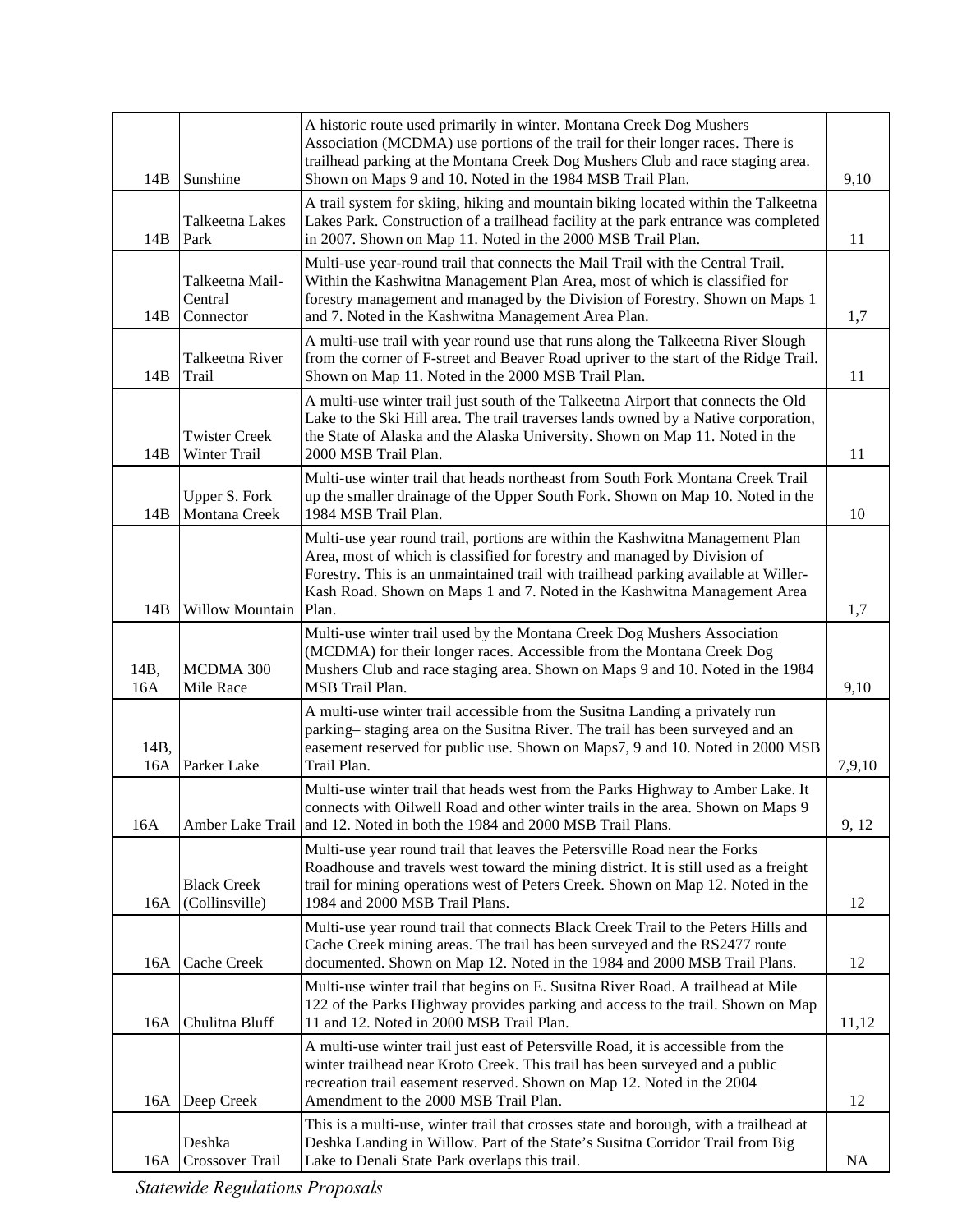| 16A | Deshka Su Trail                                     | This is a multi-use, winter trail that crosses state and borough land with a trailhead<br>at Deshka Landing and Susitna Landing. Part of the State Parks Susitna Corridor<br>Trail from Big Lake to Denali State Park overlaps this trail. It is a winter-use trail<br>located entirely on state lands, is groomed and marked and is used by<br>snowmobilers and dog mushers.                                                              | <b>NA</b> |
|-----|-----------------------------------------------------|--------------------------------------------------------------------------------------------------------------------------------------------------------------------------------------------------------------------------------------------------------------------------------------------------------------------------------------------------------------------------------------------------------------------------------------------|-----------|
| 16A | Dutch Hills (aka<br>Peters Creek or<br>Dutch Creek) | Multi-use year round trail that follows old mining roads to the Dutch Hills area.<br>The trail has been surveyed and the RS2477 route documented. Shown on Map 12.<br>Noted in the 1984 and 2000 MSB Trail Plans.                                                                                                                                                                                                                          | 12        |
| 16A | E. Petersville<br>Road                              | Multi-use year round trail which is actually along the unmaintained portion (Mile<br>19 and beyond) of Petersville Road. It is often groomed in winter by volunteers of<br>the snowmachine clubs in the area. This is a RS2477 designated route. Shown on<br>Map 12. Noted in both the 1984 and 2000 MSB Trail Plans.                                                                                                                      | 11, 12    |
| 16A | East-West<br><b>Express</b>                         | Multi-use winter only trail that runs from a trailhead on the Parks Highway to the<br>Deep Creek Trail. It intersects several trails to the south. It is usually groomed by<br>volunteers from the local snowmachine club. Shown on Maps 11 and 12. Noted in<br>the 2000 MSB Trail Plan.                                                                                                                                                   | 11,12     |
|     | Gopher Creek<br>16A Loop                            | A multi-use year round trail located north of Petersville area accessible from the<br>Petersville Road (Trail). Shown on Map 12. Noted in the 1984 MSB Trail Plan.                                                                                                                                                                                                                                                                         | 12        |
| 16A | Mona Lakes Trail                                    | Mona Lakes Trail is located primarily along seismic lines west of the Susitna<br>River and travels from the Deshka River northwest to Oilwell Road. The trail is<br>located almost entirely on state lands, including the subdivided lands around the<br>Mona Lakes. This trail system is currently being groomed by various individuals<br>who reside along the trail route and is used in the winter by snowmobilers and dog<br>mushers. | <b>NA</b> |
| 16A | Oilwell<br>Road/Trail                               | Multi-use year round trail that follows Oilwell Road starting south of Amber Lake.<br>This trail is within a forest management area of the Matanuska Susitna Borough.<br>Shown on Maps 9 and 12. Noted in the 2000 MSB Trail Plan.                                                                                                                                                                                                         | 9, 12     |
| 16A | Parker Lake -<br>Neil Lake                          | Multi-use winter trail that provides access to Neil Lake from the Parker Lake<br>Trail. It is accessible from the Susitna Landing. Shown on Map 9. Included in the<br>2007 amendment to the 2000 MSB Trail Plan.                                                                                                                                                                                                                           | 9         |
| 16A | Peters Hills                                        | Multi-use winter trail that runs northeast from Petersville Road up and over Peters<br>Hills. Shown on Map 12. Noted in the 2000 MSB Trail Plan.                                                                                                                                                                                                                                                                                           | 12        |
|     | Petersville<br>16A Road/Trail                       | Multi-use year round trail which is actually along the unmaintained portion (Mile<br>19 and beyond) of Petersville Road. It is often groomed in winter by volunteers of<br>the snowmachine clubs in the area. This is a RS2477 designated route. Shown on<br>Map 12. Noted in both the 1984 and 2000 MSB Trail Plans.                                                                                                                      | 12        |
| 16A | Safari Lake                                         | Multi-use winter only trail that begins at the Kroto Creek trailhead on Petersville<br>Road and heads north to connect with the East-West Express Trail and others<br>north of Safari Lake. It is usually groomed and maintained by volunteers. Shown<br>on Map 12. Noted in the 2000 MSB Trail Plan.                                                                                                                                      | 12        |
| 16A | Susitna - Neil<br>Lake Trail                        | A heavily used, primarily winter trail used by skiers, dog mushers, and<br>snowmachiners. The western portion between Neil Lake and the Deshka River is<br>upgraded to a drivable road surface and is used in the summer by hikers and<br>ATVs. The trail provides recreational opportunities as well as access to private<br>properties on Neil Lake.                                                                                     |           |
| 16A | Susitna River<br>Route Trail                        | This trail is an old overgrown logging skid road northeast of Trapper Creek and<br>runs eastwest between the Chulitna Bluff Trail on the west and the Susitna River<br>on the east.                                                                                                                                                                                                                                                        |           |
| 16A | Tokositna River                                     | Multi-use winter trail that begins at north end of the Safari Lake Trail in the<br>Petersville area and ends at the Tokositna River. It is accessible from the Kroto<br>Creek trailhead on Petersville Road. Shown on Map 12. Noted in the 2000 MSB<br>Trail Plan.                                                                                                                                                                         | 12        |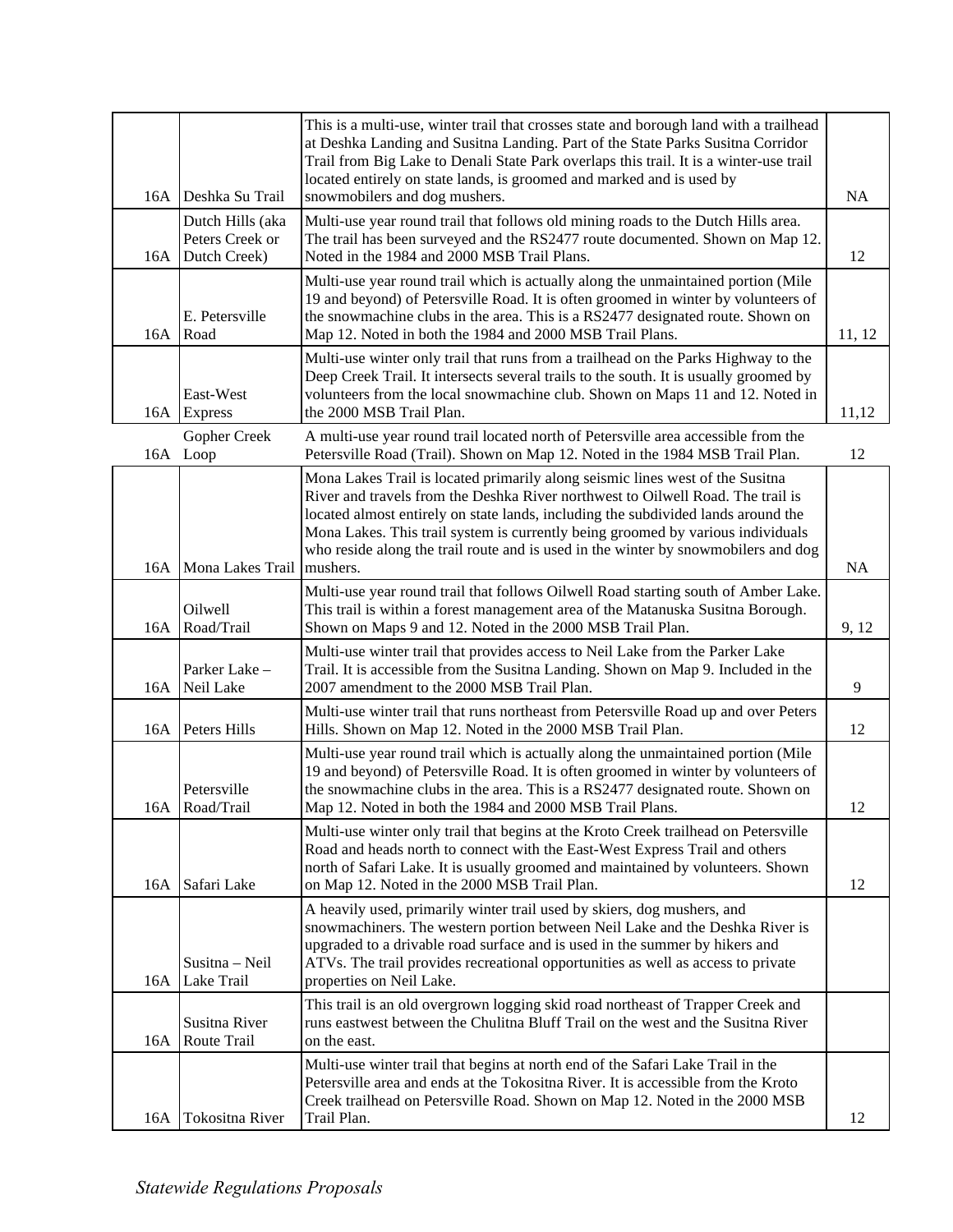| 16A         | <b>Trapper Lake</b><br>(aka MCDMA<br>300 Mile Race)         | Multi-use winter trail accessible from the Susitna Landing that crosses the Susitna<br>River when frozen to Trapper Lake. Shown on Maps 7 and 9. Noted in the 1984<br>and 2000 MSB Trail Plans.                                                                                                                                               | 7,9   |
|-------------|-------------------------------------------------------------|-----------------------------------------------------------------------------------------------------------------------------------------------------------------------------------------------------------------------------------------------------------------------------------------------------------------------------------------------|-------|
| 16A         | <b>Trapper Lake</b><br>Link (aka<br>MCDMA 300<br>Mile Race) | Multi-use winter trail that provides access to the main route of the Trapper Lake<br>Trail. Shown on Map 9. Noted in the 1984 MSB Trail Plan.                                                                                                                                                                                                 | 9     |
| 16A,<br>16B | Collinsville                                                | Multi-use year round trail that starts west of Black Creek and heads south west to<br>the old mining town of Collinsville and circles around north toward Chelatna Lake<br>and back along the Kahiltna River. The trail has been surveyed and the RS2477<br>route documented. Shown on Map 12. Noted in the 1984 and 2000 MSB Trail<br>Plans. | 12    |
| 16A,<br>16B | McDougall<br>Seismic (aka<br>Lake Creek-<br>Kahiltna)       | Multi-use winter trail that connects the Parker Lake Trail to the old town of<br>McDougall and the Yentna River area. Shown on Maps 8 and 9. Noted in the 2000<br>MSB Trail Plan, and in the 1984 MSB Trail Plan as the Lake Creek-Kahiltna<br>Trail.                                                                                         | 8,9   |
| 16B         | Fish Lake<br>(Yentna area)                                  | A multi-use winter trail that connects Skwentna to the area near Fish Creek and<br>Lake Creek. Shown on Maps 8 and 9. Noted in the 1984 MSB Trail Plan.                                                                                                                                                                                       | 8,9   |
| 16B         | Hiline Lake $-$<br>Middle<br>Talachulitna                   | A multi-use winter trail that connects Skwentna to Hiline Lake and Talachulitna<br>River areas. Shown on Map 8. Noted in the 1984 MSB Trail Plan.                                                                                                                                                                                             | 8     |
| 16B         | Iditarod (Race)                                             | Multi-use winter trail which is maintained by volunteers of the Iditarod<br>Trailblazers. Shown on Maps 6, 8 and 9. Noted in the 1984 and 2000 Trail Plans.                                                                                                                                                                                   | 6,8,9 |
| 16B         | Iditarod<br>Checkpoint (aka<br>Skwentna Cutoff)             | Multi-use winter trail running south from the town of Skwentna to the Historic<br>Iditarod Trail. Shown on Map 8. Noted in the 1884 MSB Trail Plan                                                                                                                                                                                            | 8     |
| 16B         | KML (aka<br>Donkey Creek<br>Lake)                           | A multi-use winter trail, accessed from the Collinsville Trail, it heads south<br>toward the Kahiltna and a private lodge. Shown on Map 12. Included in the 2006<br>amendment to the 2000 MSB Trail Plan; and noted in the 1984 Trails Plan as<br>Donkey Creek Lake Trail).                                                                   | 12    |
| 16B         | Shell Lake                                                  | A multi-use winter trail that connects Skwentna to the area near Shell Lake.<br>Shown on Map 8. Noted in the 1984 MSB Trail Plan.                                                                                                                                                                                                             | 8     |
| 16B         | Sleeping Lady                                               | A multi-use winter trail connecting the Yentna River area to Susitna Mountain<br>(Sleeping Lady) area. Shown on Map 8. Included in the 2004 amendment to the<br>2000 MSB Trail Plan.                                                                                                                                                          | 8     |
| 16B         | Sorenson's<br>Boulevard                                     | A multi-use winter trail that runs between Skwentna and Donkey Creek Lake<br>along sloughs up the Yentna River. Shown on Maps 8 and 12. Noted in the 1984<br>MSB Trail Plan.                                                                                                                                                                  | 8,12  |
| 16B         | Susitna Station                                             | A multi-use winter trail that follows a seismic line clearing from Skwentna to the<br>confluence of the Yentna and Susitna Rivers at Susitna Station. Shown on Maps 6<br>and 8. Noted in the 1984 MSB Trail Plan.                                                                                                                             | 6, 8  |
| 16B         | <b>Trail Lake</b><br>Access (Yentna)                        | A multi-use winter trail that provides access to Trail Lake from the Iditarod trail<br>near the Yentna River. Shown on Map 8. Included in the 2004 amendment to the<br>2000 MSB Trail Plan.                                                                                                                                                   | 8     |
| 16B         | West Line                                                   | A multi-use winter trail. An un-maintained trail that runs east of the Skwentna<br>River from Skwentna to the area near Finger Lake and Hayes River. Shown on<br>Map 8. Noted in the 1984 MSB Trail Plan.                                                                                                                                     | 8     |
| 16B         | Whiskey Lake<br>(Skwentna area)                             | A multi-use winter trail that connects Skwentna to the area near Whiskey Lake<br>and Hewitt Lake. Shown on Map 8. Noted in the 1984 MSB Trail Plan.                                                                                                                                                                                           | 8     |
| 16B         | Yentna Cutover                                              | A multi-use winter trail accessed from the Iditarod trail near the Yentna River.<br>Shown on Map 8. Included in the 2004 amendment to the 2000 MSB Trail Plan                                                                                                                                                                                 | 8     |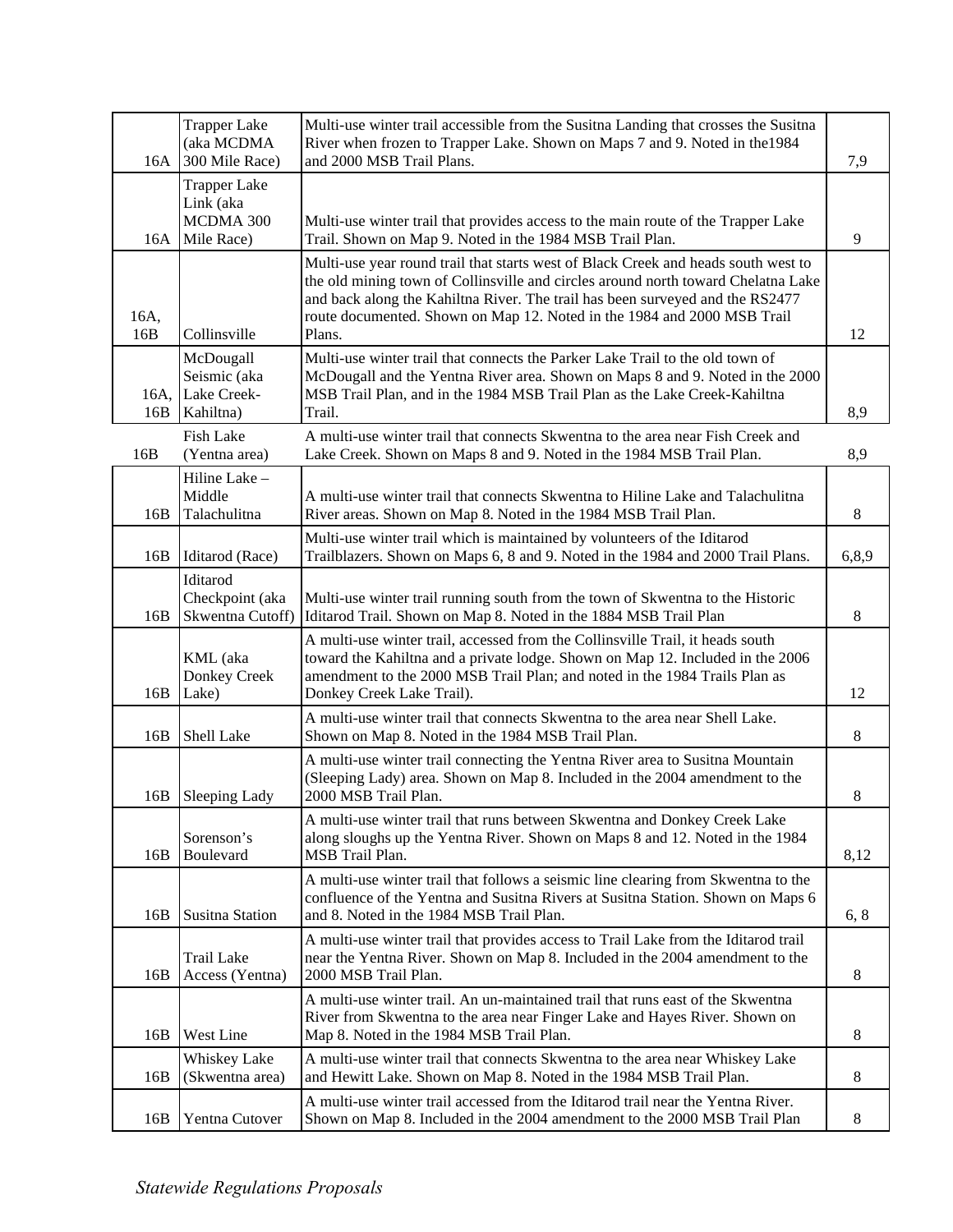**What is the issue you would like the board to address and why?** We seek no-trap setbacks to protect people who recreate and their pets on the area's most utilized multi-use trails.

While most trappers set traps a responsible distance from multi-use trails, dangerous trap placements by some close to trails and trailheads have incurred serious consequences for others who recreate on designated multi-use trails. When this issue was brought to the Matanuska-Susitna Borough (MSB) Assembly in 2017, over 3,500 MSB residents petitioned assembly members to protect multi-use trails after 11 dogs had been caught in traps locally.<sup>1</sup> Land managers and law enforcement do not track trap-safety incidents (pets or humans), so reports are collected ad hoc and considered incomplete. As a result of citizen engagement, the MSB approved trapping regulations on six borough-managed trails and on school grounds, but did not issue regulations for state-managed trails in deference to the regulatory powers of the Board of Game.

While the borough regulations limited trapping on a few trails in 2017, each year since there have been reports of pets in off-leash areas being ensnared or caught in legally set traps near unprotected public trails. Traps near popular recreation areas continue to pose a risk to people who recreate, families with children, and pets during winter recreation.

During the 2020-21 trapping season, the public submitted reports of trap encounters, which were verified to include:

- Dog killed in conibear trap at Crooked Creek Trailhead
- Motocross rider pulled off motorbike from snare in Jim Creek Recreation Area
- Dog caught in snare at Iditarod headquarters on KGB
- Dog caught in snare in Western Matanuska Range Trail system
- Dog caught in snare in Meadow Lakes
- Dog caught in trap near Big Lake Airport

Many people live in Alaska for the year-round recreational activities, and tens of thousands of people in the MSB and surrounding areas enjoy multi-use trails in the region. As summarized by the MSB Trails Information Page, "*Residents and visitors use trails year-round for fishing and hunting, access to remote recreation property, hiking, horseback riding, biking, off-road vehicle riding, skiing, snow machining, dog mushing, skijoring, and snowshoeing. Demands for quality trails increases every year and is expected to continue as visitors and residents get outside and enjoy the MSB's natural beauty and wild country in ever increasing numbers*."2 We respect the rights of trappers to utilize multi-use trails, and seek reasonable, regulated boundaries that ensure safe multi-use on the area's most heavily-used trails for thousands of other trail users.

The goal of this proposal is not to unduly restrict trapping, but to protect and reduce the uncertainty for users of multi-use trails by providing defined boundaries on trap placement. Trapping would still be permitted near the above-listed trails, provided they are placed farther than 50 yards from the trail and trailheads.

<sup>1 &</sup>quot;Assembly bans trapping in 8 parks"- March 8, 2017 Press Release, <https://www.matsugov.us/news>/ assembly-bans-trapping-in-7-parks

<span id="page-16-0"></span><sup>2</sup> Matanuska-Susitna Borough "About Trails", [https://www.matsugov.us/trails/about-trails.](https://www.matsugov.us/trails/about-trails)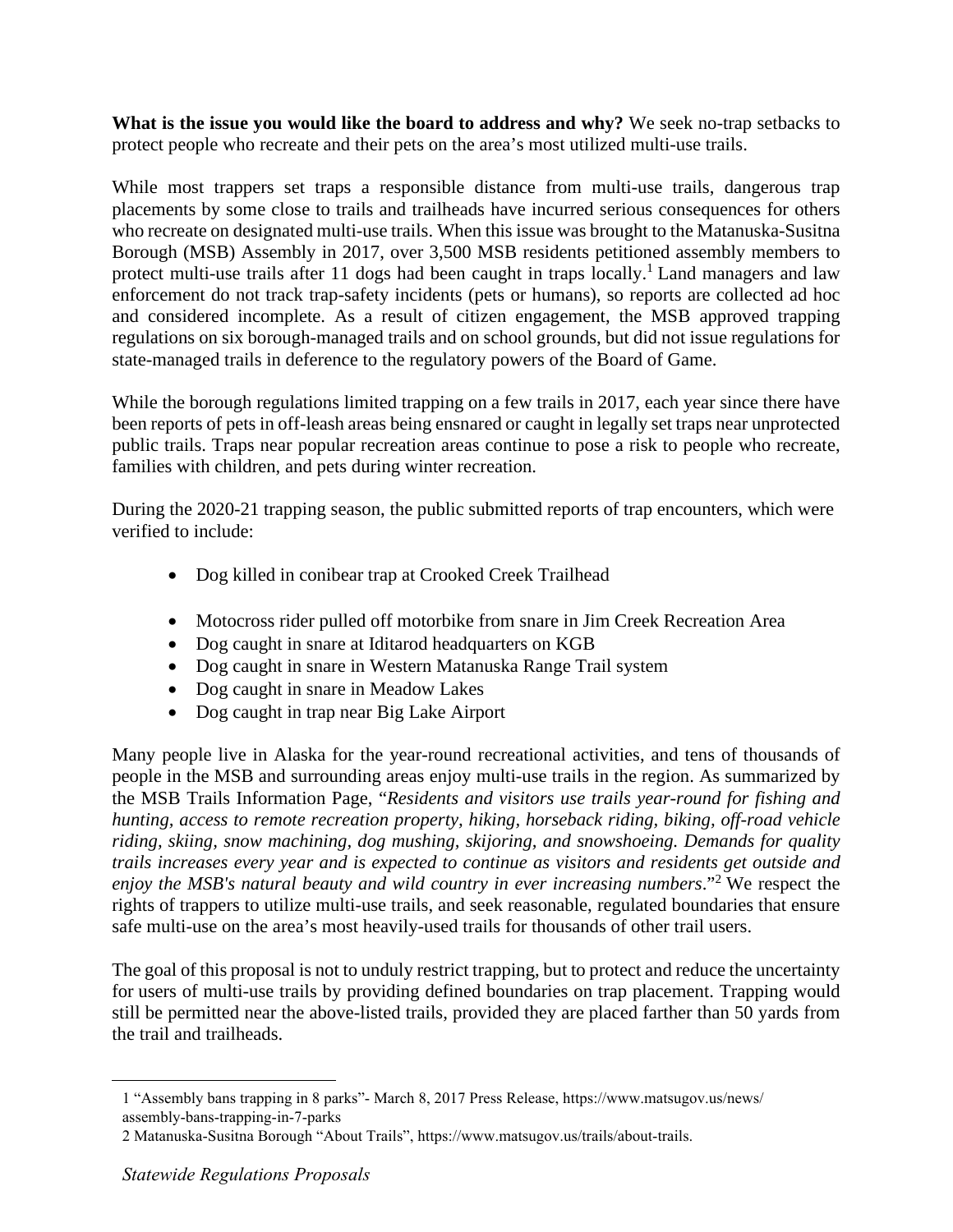## Why these trails?

Trail selection was an intentional process designed to identify true multi-use trails utilized by a variety of users during the trapping season.

First, we referenced the 2016 Matanuska-Susitna Borough Recreational Trails Plan (Adopted June 2017) for a consolidated list of trails in the proposal area.<sup>3</sup> This comprehensive trails plan includes over a dozen adopted community trail plans under one umbrella, including those of: Big Lake, Chase, Chickaloon, Glacier View, South Knik River, Knik-Fairview, Lake Louise, Lazy Mountain, Meadow Lakes, Point MacKenzie, Sheep Mountain, Susitna, Sutton, Talkeetna, and Willow.

Relative to the thousands of trails identified in MSB Recreational Trails Plans since 1984, 253 trails are considered "regionally significant" in the most recent plan. Regionally significant trails are defined as: "existing or proposed trails requiring borough action that are likely to attract recreationalists due to the quality of the recreational opportunities the trail provides." Regionally significant trails may be managed by the state, federal or borough governments, and are "considered to be the borough's highest priority for preservation."<sup>4</sup>

From the list of 253 Regionally Significant Trails, we further narrowed eligible trails to those that:

- Exist (omitted proposed trails and connectors)
- Have documented year-round use from multiple user groups
- Are regularly maintained for multi-use

The intent is to present a fair list of true year-round multi-use trails for consideration under this proposal.

## Why 50 yards?

Fifty yards is the minimum precedented distance for trap setbacks in Alaska. In Unit 1C, for example, Juneau-area designated trails have a regulated ¼ mile trap setback. For trails outside the Juneau area in Unit 1C, the ¼ mile setback is also applied except for traps with an inside jaw spread of five inches or less, which can only be set if they are at least five feet above the ground and snow *and* are more than 50 yards from the trail. Additionally, in 2019 the Anchorage municipality passed an ordinance for 50 yard no-trap setbacks from designated trails in the Anchorage Municipality.<sup>5</sup> In sum, this distance is precedented as a reasonable compromise between various users, and has been implemented in other areas of the state.

The average backpacking speed is two miles per hour (mph). Assuming trappers are moving between one – two mph, this distance would take between one - two minutes to walk from the trail, and thus presents minimal burden to trappers. Many trappers use snow machines, which would cover this 50-yard setback in less than one minute.

The proposed setback zone does not occupy enough space to significantly limit trapper opportunity. Further, by selecting only the most utilized and popular trails, primitive or trapper-maintained trails are not restricted by setbacks and would not reduce current trapping opportunity.

*<sup>3 2016</sup> Matanuska- Susitna Borough Recreational Trails Plan (Adopted June 2017), pages 6-1 through 6-47. 4 2016 Matanuska- Susitna Borough Recreational Trails Plan (Adopted June 2017), Page 5-3. 5 AO No. 2019-50(S)*